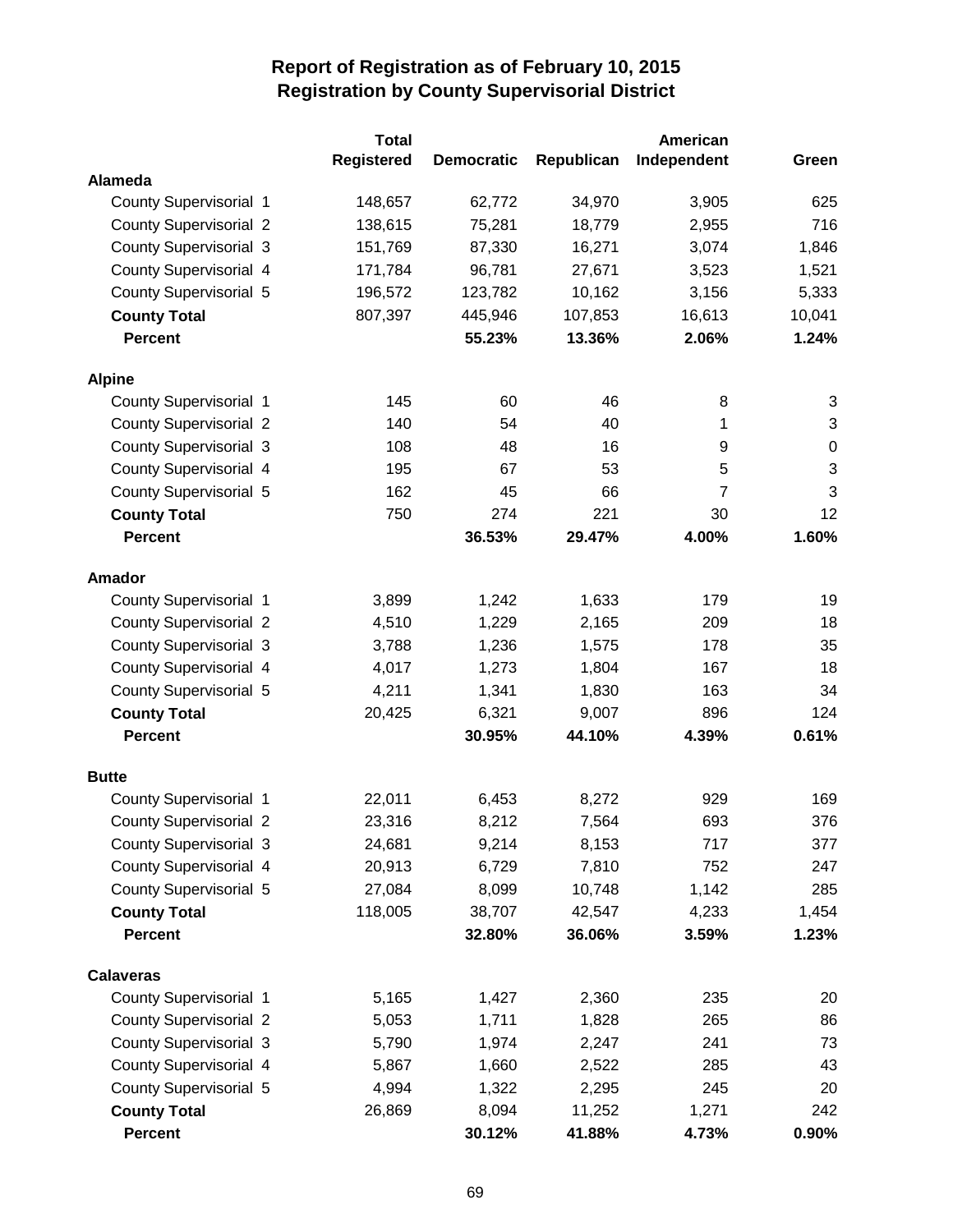|                               |             | Peace and      |              | <b>No Party</b>   |
|-------------------------------|-------------|----------------|--------------|-------------------|
|                               | Libertarian | Freedom        | <b>Other</b> | <b>Preference</b> |
| Alameda                       |             |                |              |                   |
| <b>County Supervisorial 1</b> | 885         | 287            | 8,753        | 36,460            |
| <b>County Supervisorial 2</b> | 641         | 494            | 7,408        | 32,341            |
| <b>County Supervisorial 3</b> | 779         | 674            | 7,741        | 34,054            |
| County Supervisorial 4        | 913         | 542            | 7,834        | 32,999            |
| County Supervisorial 5        | 1,010       | 945            | 11,933       | 40,251            |
| <b>County Total</b>           | 4,228       | 2,942          | 43,669       | 176,105           |
| <b>Percent</b>                | 0.52%       | 0.36%          | 5.41%        | 21.81%            |
| <b>Alpine</b>                 |             |                |              |                   |
| County Supervisorial 1        |             | 0<br>0         | 0            | 28                |
| <b>County Supervisorial 2</b> |             | 0<br>0         | 2            | 40                |
| <b>County Supervisorial 3</b> |             | 2<br>1         | 0            | 32                |
| County Supervisorial 4        |             | 3<br>0         | 3            | 61                |
| County Supervisorial 5        |             | 0<br>0         | 1            | 40                |
| <b>County Total</b>           |             | 5<br>1         | 6            | 201               |
| <b>Percent</b>                | 0.67%       | 0.13%          | 0.80%        | 26.80%            |
| <b>Amador</b>                 |             |                |              |                   |
| County Supervisorial 1        | 45          | 10             | 11           | 760               |
| <b>County Supervisorial 2</b> | 48          | 18             | 12           | 811               |
| <b>County Supervisorial 3</b> | 33          | 9              | 15           | 707               |
| County Supervisorial 4        | 45          | $\overline{7}$ | 6            | 697               |
| County Supervisorial 5        | 50          | 12             | 16           | 765               |
| <b>County Total</b>           | 221         | 56             | 60           | 3,740             |
| <b>Percent</b>                | 1.08%       | 0.27%          | 0.29%        | 18.31%            |
| <b>Butte</b>                  |             |                |              |                   |
| County Supervisorial 1        | 215         | 123            | 364          | 5,486             |
| <b>County Supervisorial 2</b> | 280         | 107            | 301          | 5,783             |
| <b>County Supervisorial 3</b> | 287         | 89             | 329          | 5,515             |
| County Supervisorial 4        | 225         | 71             | 273          | 4,806             |
| County Supervisorial 5        | 291         | 123            | 481          | 5,915             |
| <b>County Total</b>           | 1,298       | 513            | 1,748        | 27,505            |
| <b>Percent</b>                | 1.10%       | 0.43%          | 1.48%        | 23.31%            |
| <b>Calaveras</b>              |             |                |              |                   |
| <b>County Supervisorial 1</b> | 48          | 14             | 42           | 1,019             |
| <b>County Supervisorial 2</b> | 79          | 29             | 38           | 1,017             |
| <b>County Supervisorial 3</b> | 75          | 20             | 50           | 1,110             |
| County Supervisorial 4        | 108         | 23             | 52           | 1,174             |
| County Supervisorial 5        | 56          | 15             | 46           | 995               |
| <b>County Total</b>           | 366         | 101            | 228          | 5,315             |
| <b>Percent</b>                | 1.36%       | 0.38%          | 0.85%        | 19.78%            |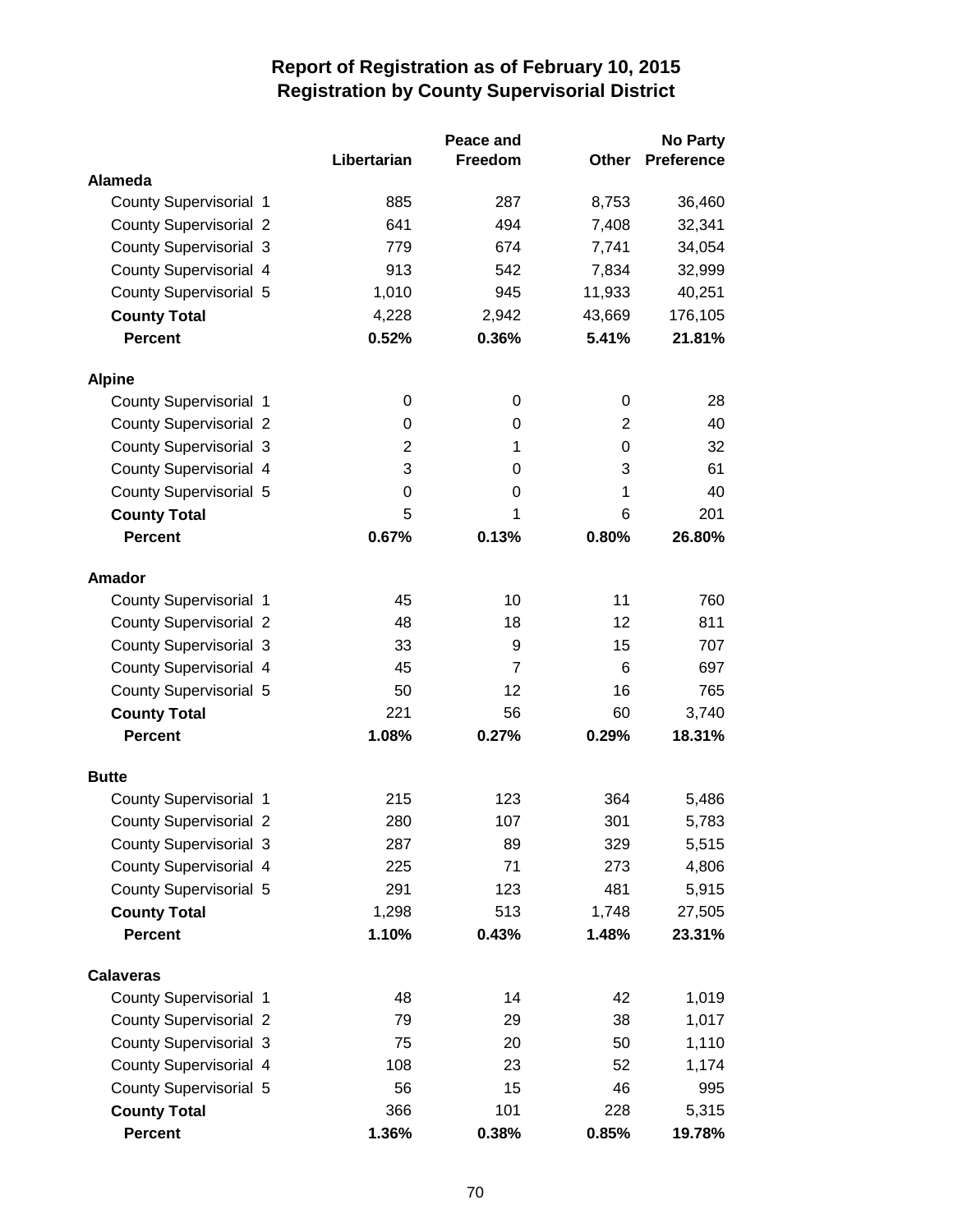|                               | <b>Total</b>      |                   |            | American    |                           |
|-------------------------------|-------------------|-------------------|------------|-------------|---------------------------|
|                               | <b>Registered</b> | <b>Democratic</b> | Republican | Independent | Green                     |
| Colusa                        |                   |                   |            |             |                           |
| <b>County Supervisorial 1</b> | 1,599             | 557               | 683        | 40          | 3                         |
| <b>County Supervisorial 2</b> | 1,669             | 576               | 721        | 46          | $\overline{4}$            |
| <b>County Supervisorial 3</b> | 1,231             | 447               | 476        | 22          | 5                         |
| County Supervisorial 4        | 1,320             | 439               | 577        | 36          | $\ensuremath{\mathsf{3}}$ |
| <b>County Supervisorial 5</b> | 1,767             | 506               | 855        | 59          | 5                         |
| <b>County Total</b>           | 7,586             | 2,525             | 3,312      | 203         | 20                        |
| <b>Percent</b>                |                   | 33.28%            | 43.66%     | 2.68%       | 0.26%                     |
| <b>Contra Costa</b>           |                   |                   |            |             |                           |
| County Supervisorial 1        | 87,380            | 56,350            | 7,750      | 1,566       | 1,140                     |
| <b>County Supervisorial 2</b> | 132,495           | 52,471            | 43,508     | 3,354       | 539                       |
| <b>County Supervisorial 3</b> | 100,326           | 46,668            | 27,769     | 3,232       | 288                       |
| <b>County Supervisorial 4</b> | 114,478           | 51,956            | 30,154     | 3,418       | 785                       |
| <b>County Supervisorial 5</b> | 92,938            | 50,766            | 16,229     | 2,530       | 604                       |
| <b>County Total</b>           | 527,617           | 258,211           | 125,410    | 14,100      | 3,356                     |
| <b>Percent</b>                |                   | 48.94%            | 23.77%     | 2.67%       | 0.64%                     |
| <b>Del Norte</b>              |                   |                   |            |             |                           |
| County Supervisorial 1        | 1,996             | 654               | 589        | 96          | 22                        |
| <b>County Supervisorial 2</b> | 2,209             | 713               | 699        | 97          | 16                        |
| <b>County Supervisorial 3</b> | 2,874             | 959               | 1,100      | 138         | 20                        |
| <b>County Supervisorial 4</b> | 2,873             | 846               | 1,185      | 126         | 12                        |
| <b>County Supervisorial 5</b> | 2,753             | 936               | 940        | 137         | 23                        |
| <b>County Total</b>           | 12,705            | 4,108             | 4,513      | 594         | 93                        |
| <b>Percent</b>                |                   | 32.33%            | 35.52%     | 4.68%       | 0.73%                     |
| <b>El Dorado</b>              |                   |                   |            |             |                           |
| County Supervisorial 1        | 21,854            | 5,581             | 10,695     | 741         | 62                        |
| <b>County Supervisorial 2</b> | 22,430            | 5,959             | 10,446     | 979         | 121                       |
| <b>County Supervisorial 3</b> | 21,259            | 6,397             | 8,909      | 938         | 185                       |
| County Supervisorial 4        | 22,985            | 6,054             | 10,797     | 959         | 161                       |
| <b>County Supervisorial 5</b> | 17,725            | 6,294             | 4,657      | 786         | 313                       |
| <b>County Total</b>           | 106,253           | 30,285            | 45,504     | 4,403       | 842                       |
| <b>Percent</b>                |                   | 28.50%            | 42.83%     | 4.14%       | 0.79%                     |
| <b>Fresno</b>                 |                   |                   |            |             |                           |
| <b>County Supervisorial 1</b> | 73,013            | 34,430            | 20,577     | 1,913       | 206                       |
| <b>County Supervisorial 2</b> | 104,873           | 34,558            | 46,917     | 2,974       | 489                       |
| <b>County Supervisorial 3</b> | 70,174            | 36,901            | 16,300     | 1,388       | 341                       |
| <b>County Supervisorial 4</b> | 65,652            | 27,389            | 23,798     | 1,540       | 135                       |
| <b>County Supervisorial 5</b> | 101,843           | 31,603            | 45,890     | 3,139       | 324                       |
| <b>County Total</b>           | 415,555           | 164,881           | 153,482    | 10,954      | 1,495                     |
| <b>Percent</b>                |                   | 39.68%            | 36.93%     | 2.64%       | 0.36%                     |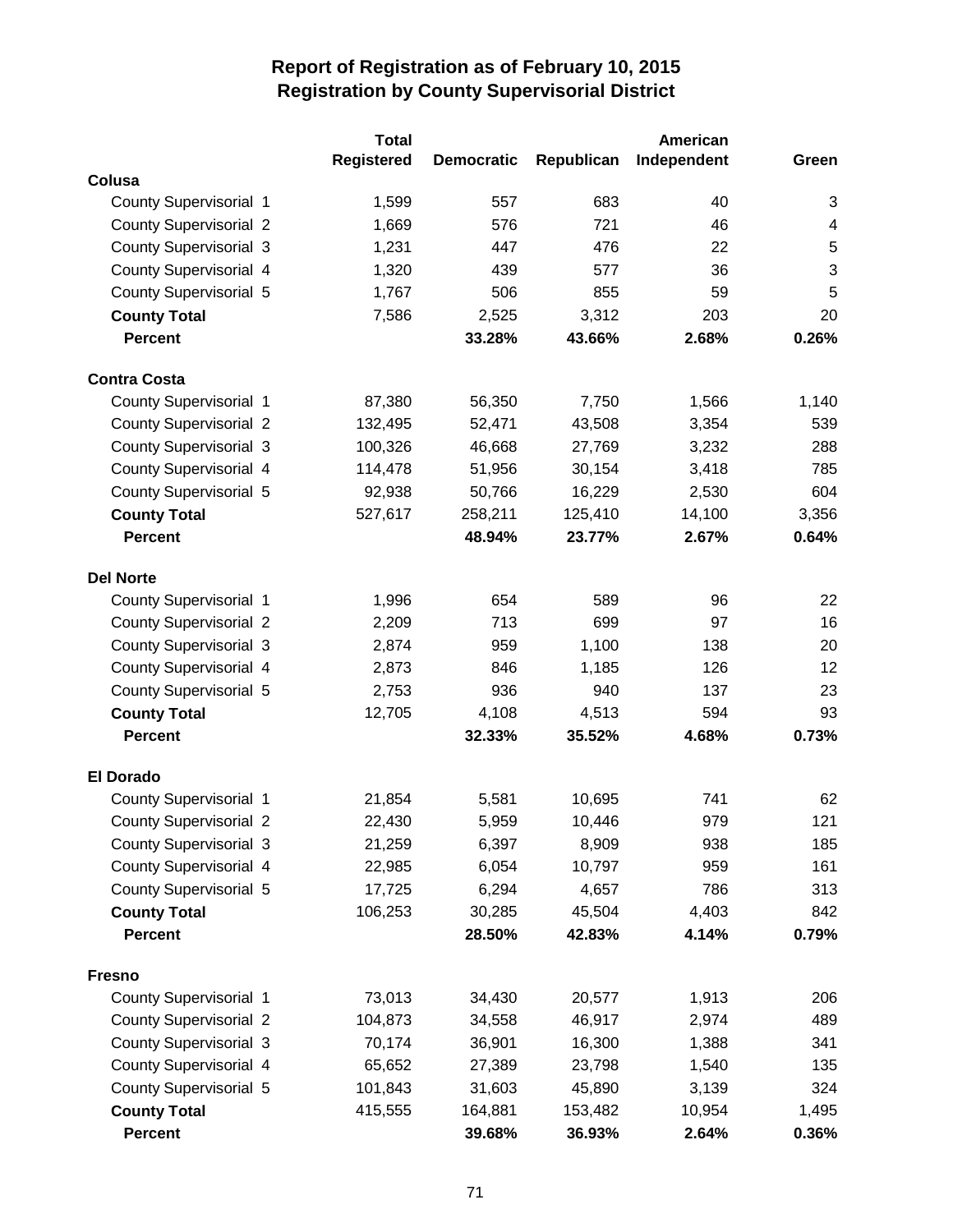|                               |                | Peace and      |                | <b>No Party</b> |
|-------------------------------|----------------|----------------|----------------|-----------------|
|                               | Libertarian    | Freedom        | Other          | Preference      |
| Colusa                        |                |                |                |                 |
| <b>County Supervisorial 1</b> | 6              | 1              | 0              | 309             |
| <b>County Supervisorial 2</b> | $\overline{7}$ | 3              | $\Omega$       | 312             |
| <b>County Supervisorial 3</b> | 8              | 3              | 1              | 269             |
| County Supervisorial 4        | 5              | 0              | 1              | 259             |
| County Supervisorial 5        | 13             | 6              | $\Omega$       | 323             |
| <b>County Total</b>           | 39             | 13             | $\overline{2}$ | 1,472           |
| <b>Percent</b>                | 0.51%          | 0.17%          | 0.03%          | 19.40%          |
| <b>Contra Costa</b>           |                |                |                |                 |
| County Supervisorial 1        | 368            | 355            | 246            | 19,605          |
| <b>County Supervisorial 2</b> | 810            | 112            | 318            | 31,383          |
| <b>County Supervisorial 3</b> | 603            | 186            | 206            | 21,374          |
| County Supervisorial 4        | 803            | 247            | 340            | 26,775          |
| <b>County Supervisorial 5</b> | 609            | 296            | 270            | 21,634          |
| <b>County Total</b>           | 3,193          | 1,196          | 1,380          | 120,771         |
| <b>Percent</b>                | 0.61%          | 0.23%          | 0.26%          | 22.89%          |
| <b>Del Norte</b>              |                |                |                |                 |
| County Supervisorial 1        | 22             | $\overline{7}$ | 35             | 571             |
| <b>County Supervisorial 2</b> | 22             | 14             | 39             | 609             |
| <b>County Supervisorial 3</b> | 34             | 8              | 27             | 588             |
| County Supervisorial 4        | 22             | 13             | 37             | 632             |
| <b>County Supervisorial 5</b> | 21             | 8              | 38             | 650             |
| <b>County Total</b>           | 121            | 50             | 176            | 3,050           |
| <b>Percent</b>                | 0.95%          | 0.39%          | 1.39%          | 24.01%          |
| <b>El Dorado</b>              |                |                |                |                 |
| <b>County Supervisorial 1</b> | 221            | 14             | 186            | 4,354           |
| <b>County Supervisorial 2</b> | 275            | 50             | 194            | 4,406           |
| <b>County Supervisorial 3</b> | 239            | 86             | 171            | 4,334           |
| County Supervisorial 4        | 266            | 49             | 199            | 4,500           |
| County Supervisorial 5        | 237            | 103            | 192            | 5,143           |
| <b>County Total</b>           | 1,238          | 302            | 942            | 22,737          |
| <b>Percent</b>                | 1.17%          | 0.28%          | 0.89%          | 21.40%          |
| <b>Fresno</b>                 |                |                |                |                 |
| County Supervisorial 1        | 304            | 238            | 807            | 14,538          |
| <b>County Supervisorial 2</b> | 648            | 208            | 1,386          | 17,693          |
| <b>County Supervisorial 3</b> | 332            | 301            | 825            | 13,786          |
| County Supervisorial 4        | 251            | 177            | 705            | 11,657          |
| County Supervisorial 5        | 669            | 205            | 1,340          | 18,673          |
| <b>County Total</b>           | 2,204          | 1,129          | 5,063          | 76,347          |
| <b>Percent</b>                | 0.53%          | 0.27%          | 1.22%          | 18.37%          |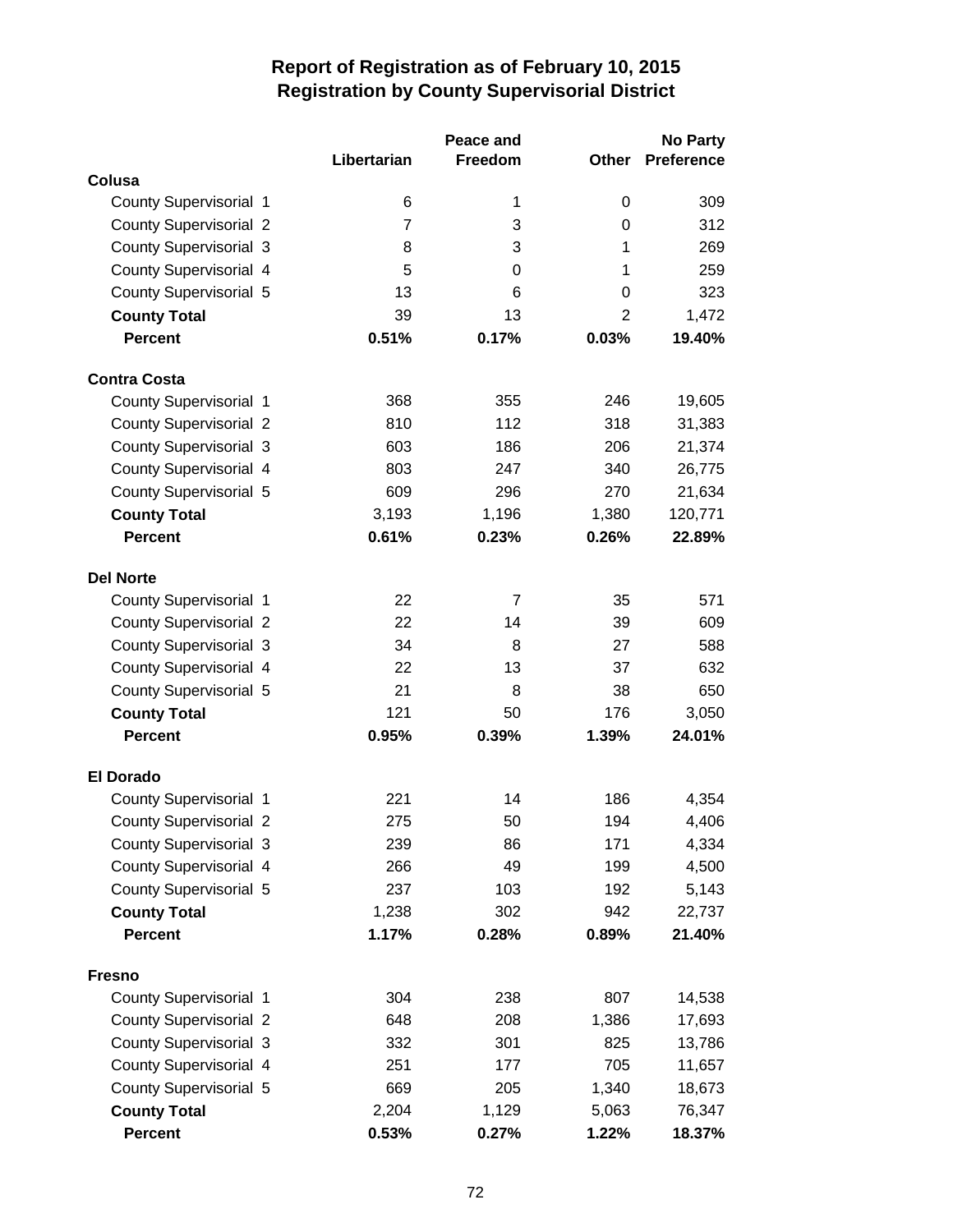|                               | <b>Total</b>      |                   |            | American    |                 |
|-------------------------------|-------------------|-------------------|------------|-------------|-----------------|
|                               | <b>Registered</b> | <b>Democratic</b> | Republican | Independent | Green           |
| Glenn                         |                   |                   |            |             |                 |
| County Supervisorial 1        | 2,437             | 679               | 1,043      | 98          | 8               |
| <b>County Supervisorial 2</b> | 2,424             | 754               | 996        | 91          | 12              |
| <b>County Supervisorial 3</b> | 2,558             | 615               | 1,334      | 90          | $6\phantom{1}6$ |
| County Supervisorial 4        | 2,278             | 692               | 900        | 105         | 3               |
| County Supervisorial 5        | 2,203             | 764               | 935        | 67          | $\overline{7}$  |
| <b>County Total</b>           | 11,900            | 3,504             | 5,208      | 451         | 36              |
| <b>Percent</b>                |                   | 29.45%            | 43.76%     | 3.79%       | 0.30%           |
| <b>Humboldt</b>               |                   |                   |            |             |                 |
| <b>County Supervisorial 1</b> | 15,465            | 5,845             | 5,233      | 491         | 289             |
| <b>County Supervisorial 2</b> | 14,628            | 5,391             | 4,239      | 598         | 477             |
| <b>County Supervisorial 3</b> | 16,742            | 7,442             | 2,581      | 469         | 1,016           |
| County Supervisorial 4        | 13,654            | 5,586             | 3,119      | 468         | 466             |
| <b>County Supervisorial 5</b> | 15,101            | 6,621             | 3,589      | 490         | 539             |
| <b>County Total</b>           | 75,590            | 30,885            | 18,761     | 2,516       | 2,787           |
| <b>Percent</b>                |                   | 40.86%            | 24.82%     | 3.33%       | 3.69%           |
| Imperial                      |                   |                   |            |             |                 |
| <b>County Supervisorial 1</b> | 13,650            | 8,076             | 1,263      | 254         | 30              |
| <b>County Supervisorial 2</b> | 12,335            | 5,697             | 3,186      | 306         | 31              |
| <b>County Supervisorial 3</b> | 11,196            | 4,942             | 3,028      | 322         | 24              |
| County Supervisorial 4        | 10,146            | 4,459             | 3,022      | 306         | 21              |
| <b>County Supervisorial 5</b> | 10,607            | 5,345             | 2,227      | 225         | 26              |
| <b>County Total</b>           | 57,934            | 28,519            | 12,726     | 1,413       | 132             |
| <b>Percent</b>                |                   | 49.23%            | 21.97%     | 2.44%       | 0.23%           |
| Inyo                          |                   |                   |            |             |                 |
| County Supervisorial 1        | 2,134             | 607               | 1,004      | 83          | 17              |
| <b>County Supervisorial 2</b> | 1,688             | 505               | 677        | 74          | 17              |
| <b>County Supervisorial 3</b> | 2,377             | 714               | 1,098      | 77          | 15              |
| County Supervisorial 4        | 1,837             | 552               | 765        | 88          | 10              |
| County Supervisorial 5        | 1,481             | 513               | 471        | 89          | 21              |
| <b>County Total</b>           | 9,517             | 2,891             | 4,015      | 411         | 80              |
| <b>Percent</b>                |                   | 30.38%            | 42.19%     | 4.32%       | 0.84%           |
| Kern                          |                   |                   |            |             |                 |
| County Supervisorial 1        | 63,202            | 21,389            | 26,159     | 2,154       | 158             |
| <b>County Supervisorial 2</b> | 70,058            | 22,849            | 26,852     | 2,810       | 166             |
| <b>County Supervisorial 3</b> | 71,303            | 24,180            | 29,558     | 2,389       | 192             |
| County Supervisorial 4        | 72,704            | 19,350            | 35,667     | 2,344       | 164             |
| County Supervisorial 5        | 49,170            | 29,268            | 9,203      | 1,107       | 108             |
| <b>County Total</b>           | 326,437           | 117,036           | 127,439    | 10,804      | 788             |
| <b>Percent</b>                |                   | 35.85%            | 39.04%     | 3.31%       | 0.24%           |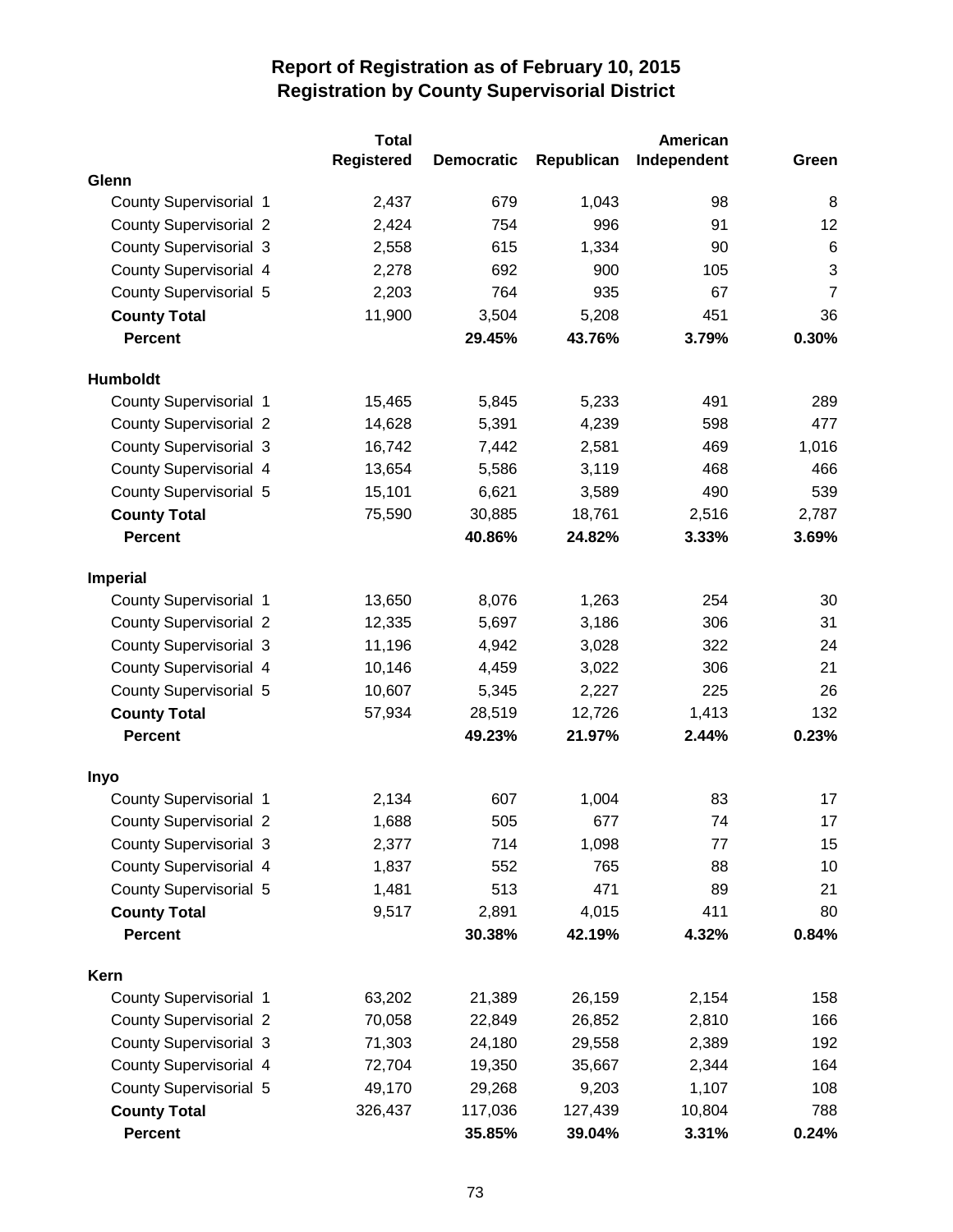|                               |             | Peace and      |                | <b>No Party</b>   |
|-------------------------------|-------------|----------------|----------------|-------------------|
|                               | Libertarian | Freedom        | Other          | <b>Preference</b> |
| Glenn                         |             |                |                |                   |
| County Supervisorial 1        | 25          | 11             | 7              | 566               |
| <b>County Supervisorial 2</b> | 20          | 6              | 3              | 542               |
| <b>County Supervisorial 3</b> | 11          | $\overline{7}$ | 3              | 492               |
| County Supervisorial 4        | 15          | 11             | 6              | 546               |
| County Supervisorial 5        | 14          | 6              | 3              | 407               |
| <b>County Total</b>           | 85          | 41             | 22             | 2,553             |
| <b>Percent</b>                | 0.71%       | 0.34%          | 0.18%          | 21.45%            |
| <b>Humboldt</b>               |             |                |                |                   |
| County Supervisorial 1        | 164         | 54             | 43             | 3,346             |
| <b>County Supervisorial 2</b> | 133         | 52             | 49             | 3,689             |
| <b>County Supervisorial 3</b> | 215         | 87             | 88             | 4,844             |
| County Supervisorial 4        | 168         | 101            | 55             | 3,691             |
| <b>County Supervisorial 5</b> | 133         | 75             | 46             | 3,608             |
| <b>County Total</b>           | 813         | 369            | 281            | 19,178            |
| <b>Percent</b>                | 1.08%       | 0.49%          | 0.37%          | 25.37%            |
| <b>Imperial</b>               |             |                |                |                   |
| County Supervisorial 1        | 46          | 74             | 78             | 3,829             |
| <b>County Supervisorial 2</b> | 52          | 41             | 81             | 2,941             |
| <b>County Supervisorial 3</b> | 54          | 41             | 84             | 2,701             |
| County Supervisorial 4        | 47          | 47             | 61             | 2,183             |
| <b>County Supervisorial 5</b> | 45          | 49             | 68             | 2,622             |
| <b>County Total</b>           | 244         | 252            | 372            | 14,276            |
| <b>Percent</b>                | 0.42%       | 0.43%          | 0.64%          | 24.64%            |
| Inyo                          |             |                |                |                   |
| <b>County Supervisorial 1</b> | 18          | 4              | 13             | 388               |
| <b>County Supervisorial 2</b> | 15          | $\overline{7}$ | $\overline{7}$ | 386               |
| County Supervisorial 3        | 13          | 3              | 17             | 440               |
| County Supervisorial 4        | 16          | 5              | 8              | 393               |
| County Supervisorial 5        | 21          | $\overline{7}$ | 11             | 348               |
| <b>County Total</b>           | 83          | 26             | 56             | 1,955             |
| <b>Percent</b>                | 0.87%       | 0.27%          | 0.59%          | 20.54%            |
| Kern                          |             |                |                |                   |
| County Supervisorial 1        | 479         | 180            | 82             | 12,601            |
| <b>County Supervisorial 2</b> | 537         | 251            | 101            | 16,492            |
| <b>County Supervisorial 3</b> | 527         | 203            | 78             | 14,176            |
| County Supervisorial 4        | 476         | 170            | 87             | 14,446            |
| County Supervisorial 5        | 213         | 157            | 57             | 9,057             |
| <b>County Total</b>           | 2,232       | 961            | 405            | 66,772            |
| <b>Percent</b>                | 0.68%       | 0.29%          | 0.12%          | 20.45%            |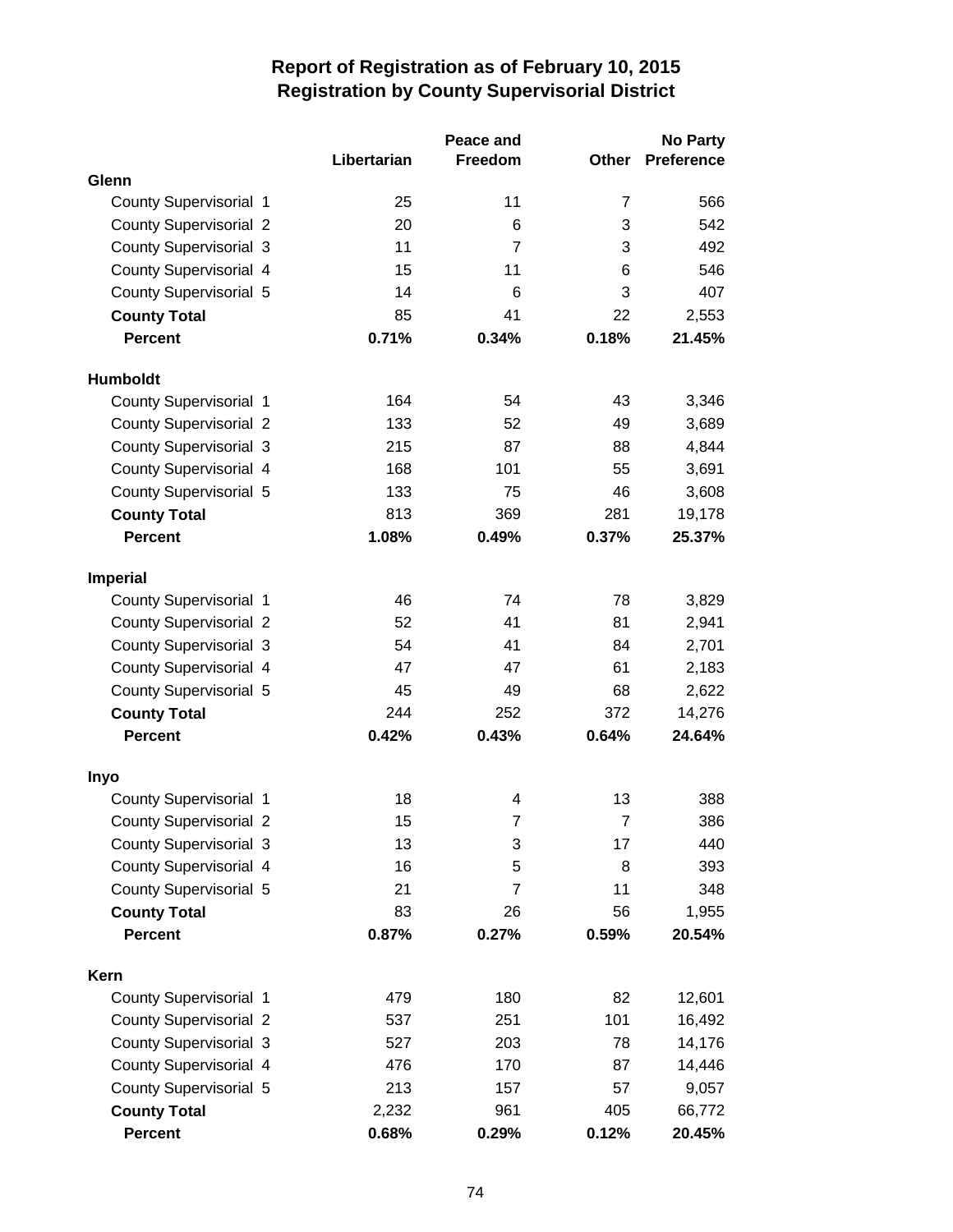|                               | <b>Total</b> |                   |            | American    |                |
|-------------------------------|--------------|-------------------|------------|-------------|----------------|
|                               | Registered   | <b>Democratic</b> | Republican | Independent | Green          |
| <b>Kings</b>                  |              |                   |            |             |                |
| County Supervisorial 1        | 7,917        | 2,469             | 3,658      | 225         | 10             |
| <b>County Supervisorial 2</b> | 7,380        | 4,031             | 2,048      | 119         | 15             |
| <b>County Supervisorial 3</b> | 10,649       | 2,780             | 5,520      | 298         | 29             |
| County Supervisorial 4        | 9,839        | 3,882             | 4,074      | 223         | 16             |
| <b>County Supervisorial 5</b> | 11,821       | 3,877             | 5,765      | 342         | 22             |
| <b>County Total</b>           | 47,606       | 17,039            | 21,065     | 1,207       | 92             |
| <b>Percent</b>                |              | 35.79%            | 44.25%     | 2.54%       | 0.19%          |
| Lake                          |              |                   |            |             |                |
| <b>County Supervisorial 1</b> | 6,810        | 2,534             | 1,922      | 303         | 83             |
| <b>County Supervisorial 2</b> | 5,334        | 2,256             | 914        | 244         | 67             |
| <b>County Supervisorial 3</b> | 6,631        | 2,655             | 1,544      | 303         | 124            |
| County Supervisorial 4        | 7,013        | 2,578             | 2,292      | 260         | 87             |
| <b>County Supervisorial 5</b> | 7,177        | 2,762             | 1,993      | 287         | 105            |
| <b>County Total</b>           | 32,965       | 12,785            | 8,665      | 1,397       | 466            |
| <b>Percent</b>                |              | 38.78%            | 26.29%     | 4.24%       | 1.41%          |
| Lassen                        |              |                   |            |             |                |
| <b>County Supervisorial 1</b> | 2,895        | 761               | 1,298      | 172         | 9              |
| <b>County Supervisorial 2</b> | 2,066        | 528               | 871        | 116         | $\overline{7}$ |
| <b>County Supervisorial 3</b> | 3,183        | 646               | 1,710      | 161         | 10             |
| <b>County Supervisorial 4</b> | 2,511        | 616               | 1,250      | 117         | 9              |
| <b>County Supervisorial 5</b> | 2,229        | 464               | 1,059      | 121         | 4              |
| <b>County Total</b>           | 12,884       | 3,015             | 6,188      | 687         | 39             |
| <b>Percent</b>                |              | 23.40%            | 48.03%     | 5.33%       | 0.30%          |
| <b>Los Angeles</b>            |              |                   |            |             |                |
| County Supervisorial 1        | 810,184      | 439,166           | 122,873    | 15,908      | 4,281          |
| <b>County Supervisorial 2</b> | 921,625      | 591,182           | 88,669     | 17,713      | 3,954          |
| <b>County Supervisorial 3</b> | 1,039,632    | 530,908           | 183,380    | 24,592      | 6,789          |
| County Supervisorial 4        | 1,070,557    | 482,514           | 278,643    | 25,675      | 5,130          |
| County Supervisorial 5        | 1,066,954    | 427,875           | 331,734    | 28,075      | 4,954          |
| <b>County Total</b>           | 4,908,952    | 2,471,645         | 1,005,299  | 111,963     | 25,108         |
| <b>Percent</b>                |              | 50.35%            | 20.48%     | 2.28%       | 0.51%          |
| <b>Madera</b>                 |              |                   |            |             |                |
| <b>County Supervisorial 1</b> | 10,995       | 3,419             | 5,118      | 314         | 38             |
| <b>County Supervisorial 2</b> | 9,853        | 3,214             | 4,177      | 305         | 26             |
| <b>County Supervisorial 3</b> | 10,527       | 4,022             | 3,960      | 260         | 26             |
| <b>County Supervisorial 4</b> | 5,229        | 2,655             | 1,132      | 140         | $\overline{7}$ |
| County Supervisorial 5        | 15,466       | 3,841             | 7,894      | 630         | 106            |
| <b>County Total</b>           | 52,070       | 17,151            | 22,281     | 1,649       | 203            |
| <b>Percent</b>                |              | 32.94%            | 42.79%     | 3.17%       | 0.39%          |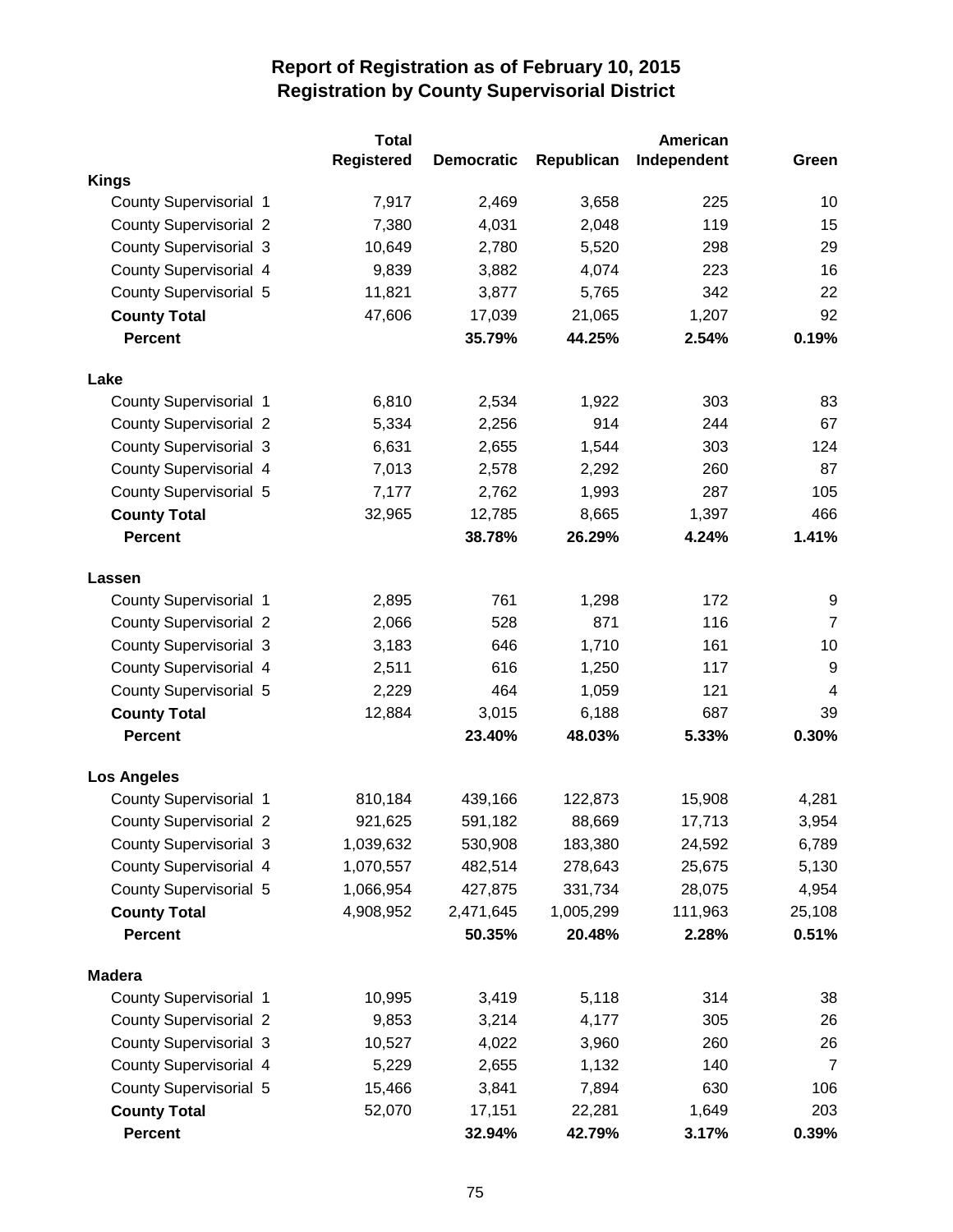|                               |             | Peace and      |        | <b>No Party</b>   |
|-------------------------------|-------------|----------------|--------|-------------------|
|                               | Libertarian | Freedom        | Other  | <b>Preference</b> |
| <b>Kings</b>                  |             |                |        |                   |
| <b>County Supervisorial 1</b> | 40          | 14             | 22     | 1,479             |
| <b>County Supervisorial 2</b> | 27          | 18             | 12     | 1,110             |
| <b>County Supervisorial 3</b> | 70          | 18             | 30     | 1,904             |
| County Supervisorial 4        | 50          | 20             | 36     | 1,538             |
| <b>County Supervisorial 5</b> | 69          | 21             | 42     | 1,683             |
| <b>County Total</b>           | 256         | 91             | 142    | 7,714             |
| <b>Percent</b>                | 0.54%       | 0.19%          | 0.30%  | 16.20%            |
| Lake                          |             |                |        |                   |
| <b>County Supervisorial 1</b> | 85          | 33             | 17     | 1,833             |
| <b>County Supervisorial 2</b> | 79          | 40             | 12     | 1,722             |
| <b>County Supervisorial 3</b> | 65          | 41             | 20     | 1,879             |
| County Supervisorial 4        | 66          | 28             | 19     | 1,683             |
| County Supervisorial 5        | 81          | 27             | 12     | 1,910             |
| <b>County Total</b>           | 376         | 169            | 80     | 9,027             |
| <b>Percent</b>                | 1.14%       | 0.51%          | 0.24%  | 27.38%            |
| Lassen                        |             |                |        |                   |
| County Supervisorial 1        | 19          | 10             | 19     | 607               |
| <b>County Supervisorial 2</b> | 19          | $\overline{7}$ | 15     | 503               |
| <b>County Supervisorial 3</b> | 25          | 3              | 25     | 603               |
| County Supervisorial 4        | 15          | 11             | 9      | 484               |
| <b>County Supervisorial 5</b> | 25          | 11             | 12     | 533               |
| <b>County Total</b>           | 103         | 42             | 80     | 2,730             |
| <b>Percent</b>                | 0.80%       | 0.33%          | 0.62%  | 21.19%            |
| <b>Los Angeles</b>            |             |                |        |                   |
| County Supervisorial 1        | 3,980       | 10,183         | 5,951  | 207,842           |
| <b>County Supervisorial 2</b> | 3,889       | 6,885          | 8,140  | 201,193           |
| <b>County Supervisorial 3</b> | 7,179       | 4,591          | 12,070 | 270,123           |
| County Supervisorial 4        | 6,699       | 9,148          | 9,207  | 253,541           |
| County Supervisorial 5        | 6,710       | 5,107          | 9,979  | 252,520           |
| <b>County Total</b>           | 28,457      | 35,914         | 45,347 | 1,185,219         |
| <b>Percent</b>                | 0.58%       | 0.73%          | 0.92%  | 24.14%            |
| <b>Madera</b>                 |             |                |        |                   |
| <b>County Supervisorial 1</b> | 51          | 26             | 36     | 1,993             |
| <b>County Supervisorial 2</b> | 53          | 31             | 32     | 2,015             |
| <b>County Supervisorial 3</b> | 49          | 36             | 34     | 2,140             |
| County Supervisorial 4        | 19          | 28             | 11     | 1,237             |
| County Supervisorial 5        | 142         | 29             | 62     | 2,762             |
| <b>County Total</b>           | 314         | 150            | 175    | 10,147            |
| <b>Percent</b>                | 0.60%       | 0.29%          | 0.34%  | 19.49%            |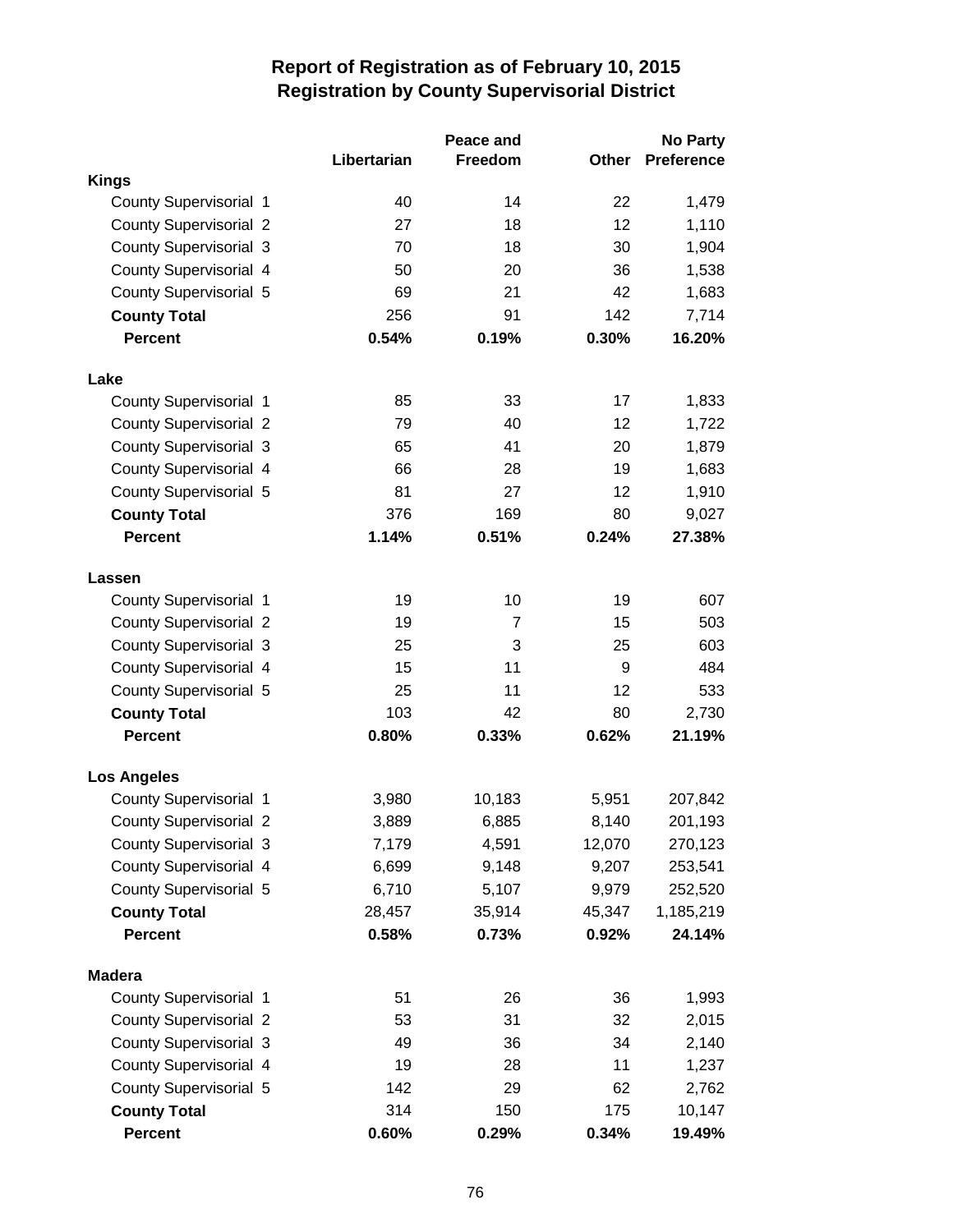|                               | <b>Total</b>      |                   |            | American    |                          |
|-------------------------------|-------------------|-------------------|------------|-------------|--------------------------|
|                               | <b>Registered</b> | <b>Democratic</b> | Republican | Independent | Green                    |
| <b>Marin</b>                  |                   |                   |            |             |                          |
| County Supervisorial 1        | 29,911            | 16,310            | 5,529      | 598         | 349                      |
| <b>County Supervisorial 2</b> | 32,417            | 18,518            | 4,846      | 688         | 645                      |
| <b>County Supervisorial 3</b> | 31,979            | 17,524            | 5,167      | 619         | 280                      |
| County Supervisorial 4        | 22,976            | 12,767            | 3,683      | 500         | 430                      |
| <b>County Supervisorial 5</b> | 27,364            | 13,434            | 6,234      | 791         | 263                      |
| <b>County Total</b>           | 144,647           | 78,553            | 25,459     | 3,196       | 1,967                    |
| <b>Percent</b>                |                   | 54.31%            | 17.60%     | 2.21%       | 1.36%                    |
| <b>Mariposa</b>               |                   |                   |            |             |                          |
| <b>County Supervisorial 1</b> | 1,881             | 747               | 566        | 75          | 37                       |
| <b>County Supervisorial 2</b> | 1,743             | 456               | 739        | 105         | 14                       |
| <b>County Supervisorial 3</b> | 2,312             | 606               | 1,120      | 118         | 22                       |
| <b>County Supervisorial 4</b> | 1,984             | 584               | 922        | 71          | 15                       |
| <b>County Supervisorial 5</b> | 2,458             | 638               | 1,170      | 106         | 22                       |
| <b>County Total</b>           | 10,378            | 3,031             | 4,517      | 475         | 110                      |
| <b>Percent</b>                |                   | 29.21%            | 43.52%     | 4.58%       | 1.06%                    |
| <b>Mendocino</b>              |                   |                   |            |             |                          |
| <b>County Supervisorial 1</b> | 9,392             | 3,666             | 2,813      | 343         | 269                      |
| <b>County Supervisorial 2</b> | 7,725             | 3,543             | 1,747      | 247         | 181                      |
| <b>County Supervisorial 3</b> | 10,080            | 4,291             | 1,941      | 427         | 494                      |
| <b>County Supervisorial 4</b> | 9,292             | 4,660             | 1,617      | 339         | 312                      |
| <b>County Supervisorial 5</b> | 10,467            | 5,146             | 1,786      | 330         | 513                      |
| <b>County Total</b>           | 46,956            | 21,306            | 9,904      | 1,686       | 1,769                    |
| <b>Percent</b>                |                   | 45.37%            | 21.09%     | 3.59%       | 3.77%                    |
| <b>Merced</b>                 |                   |                   |            |             |                          |
| <b>County Supervisorial 1</b> | 12,774            | 6,531             | 2,993      | 276         | 39                       |
| <b>County Supervisorial 2</b> | 23,094            | 8,977             | 7,800      | 759         | 192                      |
| <b>County Supervisorial 3</b> | 19,228            | 7,044             | 6,902      | 653         | 93                       |
| County Supervisorial 4        | 14,977            | 5,676             | 5,537      | 520         | 48                       |
| County Supervisorial 5        | 15,906            | 7,305             | 4,749      | 513         | 48                       |
| <b>County Total</b>           | 85,979            | 35,533            | 27,981     | 2,721       | 420                      |
| <b>Percent</b>                |                   | 41.33%            | 32.54%     | 3.16%       | 0.49%                    |
| <b>Modoc</b>                  |                   |                   |            |             |                          |
| <b>County Supervisorial 1</b> | 1,055             | 252               | 525        | 51          | 9                        |
| <b>County Supervisorial 2</b> | 1,088             | 295               | 519        | 62          | $\overline{\mathcal{A}}$ |
| <b>County Supervisorial 3</b> | 1,011             | 256               | 455        | 42          | 6                        |
| County Supervisorial 4        | 1,075             | 250               | 534        | 61          | 1                        |
| County Supervisorial 5        | 890               | 194               | 503        | 45          | 6                        |
| <b>County Total</b>           | 5,119             | 1,247             | 2,536      | 261         | 26                       |
| Percent                       |                   | 24.36%            | 49.54%     | 5.10%       | 0.51%                    |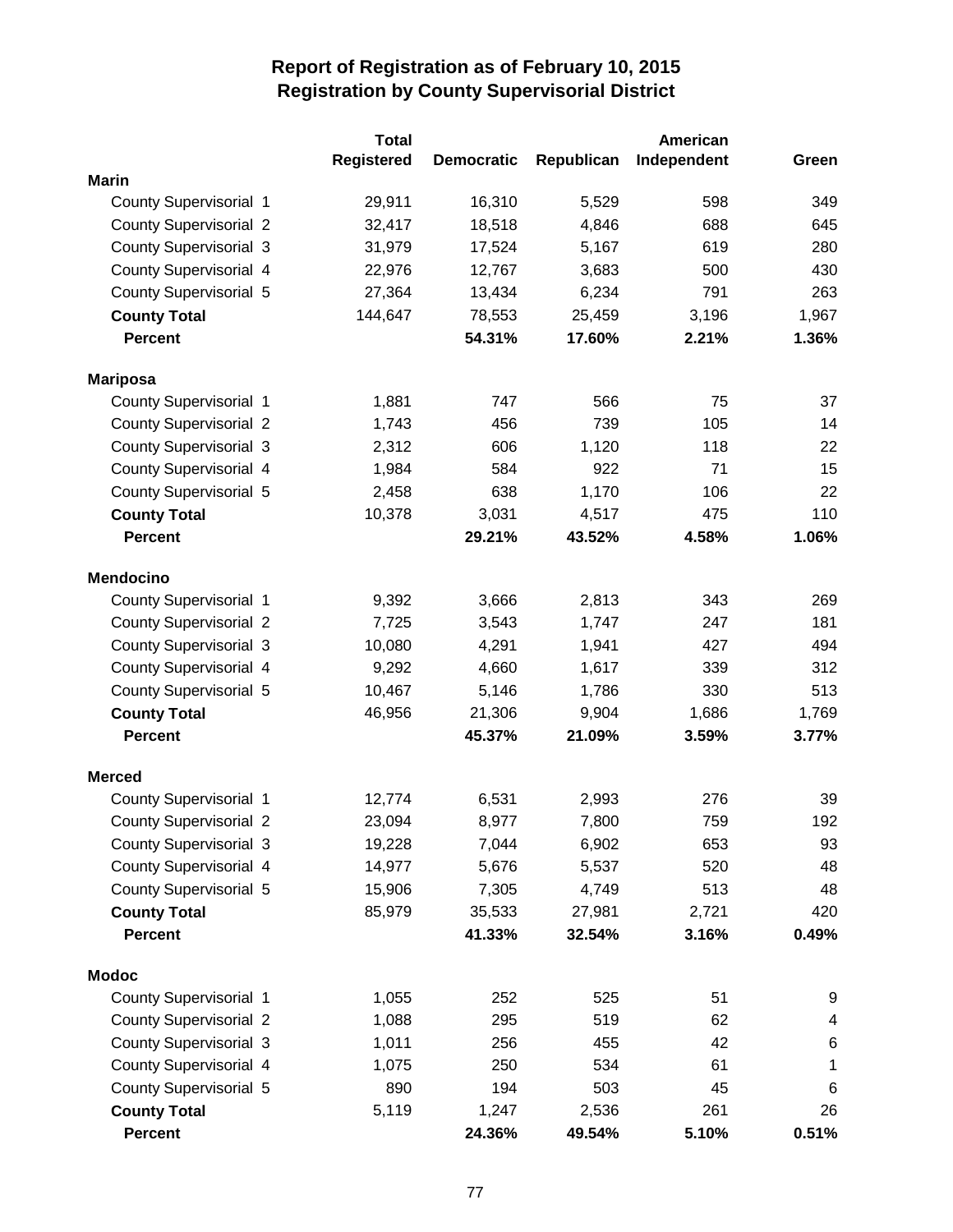|                               |             | Peace and      |                | <b>No Party</b>   |
|-------------------------------|-------------|----------------|----------------|-------------------|
|                               | Libertarian | Freedom        | Other          | <b>Preference</b> |
| <b>Marin</b>                  |             |                |                |                   |
| <b>County Supervisorial 1</b> | 168         | 58             | 130            | 6,769             |
| <b>County Supervisorial 2</b> | 199         | 55             | 101            | 7,365             |
| <b>County Supervisorial 3</b> | 170         | 47             | 106            | 8,066             |
| <b>County Supervisorial 4</b> | 148         | 48             | 96             | 5,304             |
| <b>County Supervisorial 5</b> | 181         | 55             | 106            | 6,300             |
| <b>County Total</b>           | 866         | 263            | 539            | 33,804            |
| <b>Percent</b>                | 0.60%       | 0.18%          | 0.37%          | 23.37%            |
| <b>Mariposa</b>               |             |                |                |                   |
| County Supervisorial 1        | 18          | 3              | 41             | 394               |
| <b>County Supervisorial 2</b> | 22          | 3              | 28             | 376               |
| <b>County Supervisorial 3</b> | 19          | 6              | 42             | 379               |
| County Supervisorial 4        | 21          | 4              | 32             | 335               |
| County Supervisorial 5        | 29          | 14             | 45             | 434               |
| <b>County Total</b>           | 109         | 30             | 188            | 1,918             |
| <b>Percent</b>                | 1.05%       | 0.29%          | 1.81%          | 18.48%            |
| <b>Mendocino</b>              |             |                |                |                   |
| County Supervisorial 1        | 80          | 43             | 31             | 2,147             |
| <b>County Supervisorial 2</b> | 66          | 35             | 24             | 1,882             |
| <b>County Supervisorial 3</b> | 96          | 90             | 66             | 2,675             |
| <b>County Supervisorial 4</b> | 80          | 53             | 27             | 2,204             |
| <b>County Supervisorial 5</b> | 131         | 56             | 35             | 2,470             |
| <b>County Total</b>           | 453         | 277            | 183            | 11,378            |
| <b>Percent</b>                | 0.96%       | 0.59%          | 0.39%          | 24.23%            |
| <b>Merced</b>                 |             |                |                |                   |
| <b>County Supervisorial 1</b> | 66          | 49             | 30             | 2,790             |
| <b>County Supervisorial 2</b> | 152         | 86             | 71             | 5,057             |
| <b>County Supervisorial 3</b> | 132         | 61             | 55             | 4,288             |
| County Supervisorial 4        | 91          | 46             | 31             | 3,028             |
| County Supervisorial 5        | 100         | 60             | 48             | 3,083             |
| <b>County Total</b>           | 541         | 302            | 235            | 18,246            |
| <b>Percent</b>                | 0.63%       | 0.35%          | 0.27%          | 21.22%            |
| <b>Modoc</b>                  |             |                |                |                   |
| <b>County Supervisorial 1</b> | 14          | $\overline{c}$ | 1              | 201               |
| <b>County Supervisorial 2</b> | 10          | 1              | 1              | 196               |
| <b>County Supervisorial 3</b> | 8           | $\overline{2}$ | $\overline{2}$ | 240               |
| County Supervisorial 4        | 8           | 5              | $\overline{2}$ | 214               |
| <b>County Supervisorial 5</b> | 4           | 1              | 1              | 136               |
| <b>County Total</b>           | 44          | 11             | $\overline{7}$ | 987               |
| <b>Percent</b>                | 0.86%       | 0.21%          | 0.14%          | 19.28%            |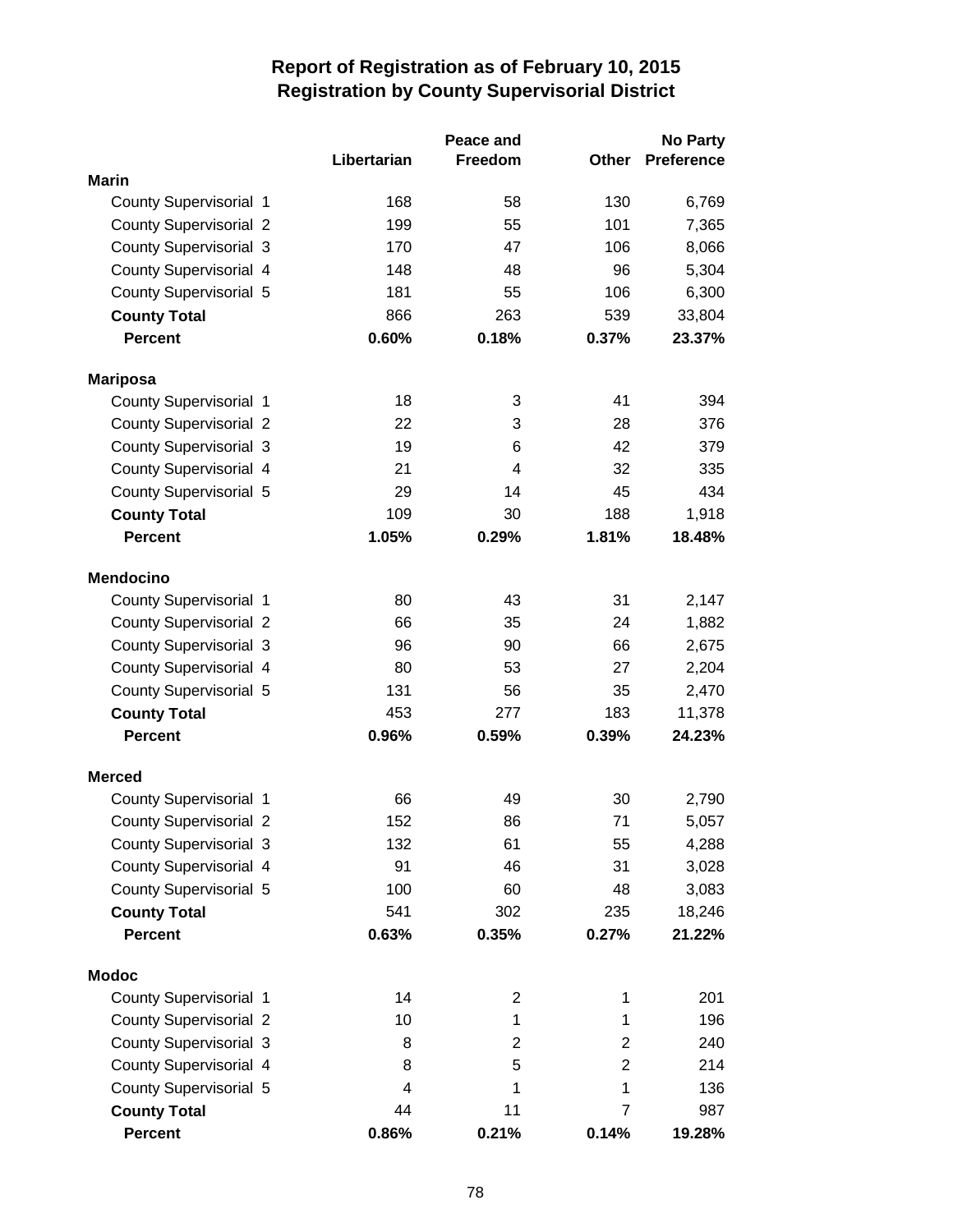|                               | <b>Total</b>      |                   |            | American    |       |
|-------------------------------|-------------------|-------------------|------------|-------------|-------|
|                               | <b>Registered</b> | <b>Democratic</b> | Republican | Independent | Green |
| <b>Mono</b>                   |                   |                   |            |             |       |
| County Supervisorial 1        | 714               | 250               | 167        | 29          | 11    |
| <b>County Supervisorial 2</b> | 1,475             | 493               | 558        | 75          | $9\,$ |
| <b>County Supervisorial 3</b> | 1,310             | 415               | 451        | 54          | 19    |
| County Supervisorial 4        | 1,255             | 357               | 546        | 59          | 4     |
| County Supervisorial 5        | 998               | 371               | 271        | 30          | 14    |
| <b>County Total</b>           | 5,752             | 1,886             | 1,993      | 247         | 57    |
| Percent                       |                   | 32.79%            | 34.65%     | 4.29%       | 0.99% |
| <b>Monterey</b>               |                   |                   |            |             |       |
| County Supervisorial 1        | 21,786            | 13,353            | 3,203      | 346         | 52    |
| <b>County Supervisorial 2</b> | 35,326            | 18,709            | 7,646      | 798         | 210   |
| <b>County Supervisorial 3</b> | 23,014            | 13,117            | 4,759      | 442         | 59    |
| County Supervisorial 4        | 34,553            | 16,628            | 8,069      | 951         | 238   |
| County Supervisorial 5        | 51,025            | 21,270            | 15,765     | 1,444       | 525   |
| <b>County Total</b>           | 165,704           | 83,077            | 39,442     | 3,981       | 1,084 |
| <b>Percent</b>                |                   | 50.14%            | 23.80%     | 2.40%       | 0.65% |
| <b>Napa</b>                   |                   |                   |            |             |       |
| County Supervisorial 1        | 12,352            | 5,826             | 2,975      | 383         | 189   |
| <b>County Supervisorial 2</b> | 15,060            | 6,881             | 4,210      | 428         | 148   |
| <b>County Supervisorial 3</b> | 14,775            | 6,322             | 4,225      | 477         | 159   |
| <b>County Supervisorial 4</b> | 13,297            | 5,882             | 3,641      | 453         | 170   |
| <b>County Supervisorial 5</b> | 13,762            | 6,790             | 2,905      | 410         | 123   |
| <b>County Total</b>           | 69,246            | 31,701            | 17,956     | 2,151       | 789   |
| <b>Percent</b>                |                   | 45.78%            | 25.93%     | 3.11%       | 1.14% |
| <b>Nevada</b>                 |                   |                   |            |             |       |
| County Supervisorial 1        | 14,003            | 5,008             | 4,595      | 491         | 391   |
| <b>County Supervisorial 2</b> | 13,074            | 3,416             | 6,122      | 527         | 196   |
| <b>County Supervisorial 3</b> | 11,283            | 3,836             | 3,784      | 428         | 218   |
| County Supervisorial 4        | 13,003            | 3,825             | 4,972      | 518         | 369   |
| County Supervisorial 5        | 10,106            | 3,826             | 2,486      | 413         | 200   |
| <b>County Total</b>           | 61,469            | 19,911            | 21,959     | 2,377       | 1,374 |
| <b>Percent</b>                |                   | 32.39%            | 35.72%     | 3.87%       | 2.24% |
| Orange                        |                   |                   |            |             |       |
| County Supervisorial 1        | 215,190           | 92,362            | 66,255     | 4,393       | 698   |
| <b>County Supervisorial 2</b> | 326,021           | 93,517            | 142,815    | 9,455       | 1,499 |
| <b>County Supervisorial 3</b> | 297,913           | 85,475            | 125,415    | 7,644       | 1,164 |
| County Supervisorial 4        | 243,052           | 90,409            | 87,396     | 5,923       | 949   |
| County Supervisorial 5        | 335,403           | 88,941            | 153,448    | 10,492      | 1,311 |
| <b>County Total</b>           | 1,417,579         | 450,704           | 575,329    | 37,907      | 5,621 |
| <b>Percent</b>                |                   | 31.79%            | 40.59%     | 2.67%       | 0.40% |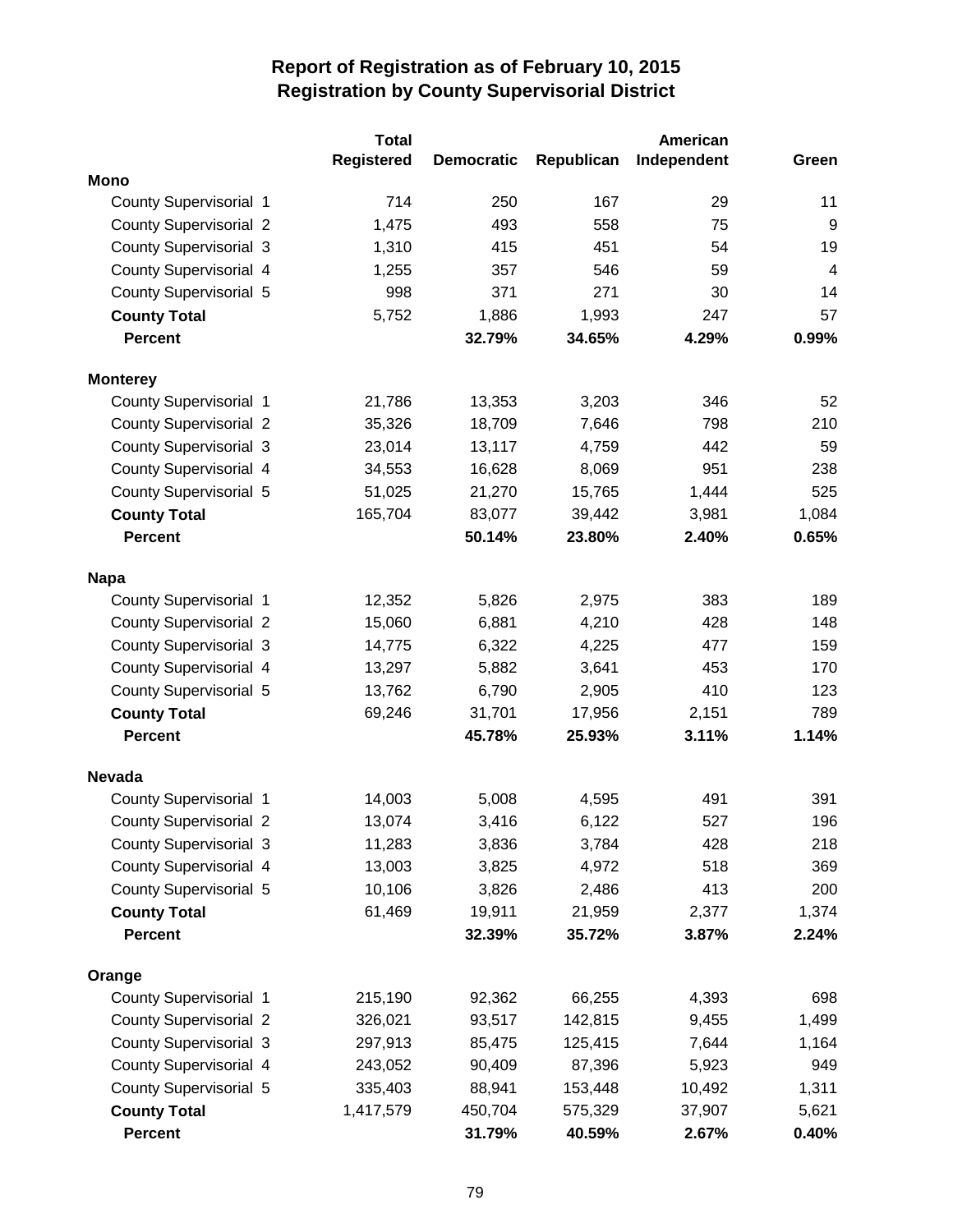|                               |                | Peace and |             | <b>No Party</b>   |
|-------------------------------|----------------|-----------|-------------|-------------------|
|                               | Libertarian    | Freedom   | Other       | <b>Preference</b> |
| <b>Mono</b>                   |                |           |             |                   |
| County Supervisorial 1        | 8              | 4         | 0           | 245               |
| <b>County Supervisorial 2</b> | 8              | 4         | 1           | 327               |
| <b>County Supervisorial 3</b> | 9              | 3         | 0           | 359               |
| County Supervisorial 4        | $\overline{7}$ | 4         | 0           | 278               |
| County Supervisorial 5        | 10             | 3         | $\mathbf 0$ | 299               |
| <b>County Total</b>           | 42             | 18        | 1           | 1,508             |
| <b>Percent</b>                | 0.73%          | 0.31%     | 0.02%       | 26.22%            |
| <b>Monterey</b>               |                |           |             |                   |
| County Supervisorial 1        | 60             | 78        | 24          | 4,670             |
| <b>County Supervisorial 2</b> | 190            | 106       | 56          | 7,611             |
| <b>County Supervisorial 3</b> | 85             | 89        | 30          | 4,433             |
| County Supervisorial 4        | 243            | 89        | 49          | 8,286             |
| <b>County Supervisorial 5</b> | 365            | 94        | 82          | 11,480            |
| <b>County Total</b>           | 943            | 456       | 241         | 36,480            |
| <b>Percent</b>                | 0.57%          | 0.28%     | 0.15%       | 22.02%            |
| <b>Napa</b>                   |                |           |             |                   |
| County Supervisorial 1        | 111            | 34        | 74          | 2,760             |
| <b>County Supervisorial 2</b> | 112            | 45        | 76          | 3,160             |
| <b>County Supervisorial 3</b> | 113            | 32        | 120         | 3,327             |
| County Supervisorial 4        | 115            | 48        | 84          | 2,904             |
| <b>County Supervisorial 5</b> | 70             | 34        | 75          | 3,355             |
| <b>County Total</b>           | 521            | 193       | 429         | 15,506            |
| <b>Percent</b>                | 0.75%          | 0.28%     | 0.62%       | 22.39%            |
| <b>Nevada</b>                 |                |           |             |                   |
| County Supervisorial 1        | 159            | 48        | 27          | 3,284             |
| <b>County Supervisorial 2</b> | 148            | 28        | 35          | 2,602             |
| County Supervisorial 3        | 130            | 46        | 25          | 2,816             |
| County Supervisorial 4        | 178            | 56        | 38          | 3,047             |
| County Supervisorial 5        | 123            | 25        | 13          | 3,020             |
| <b>County Total</b>           | 738            | 203       | 138         | 14,769            |
| <b>Percent</b>                | 1.20%          | 0.33%     | 0.22%       | 24.03%            |
| Orange                        |                |           |             |                   |
| <b>County Supervisorial 1</b> | 1,428          | 852       | 782         | 48,420            |
| <b>County Supervisorial 2</b> | 3,256          | 736       | 1,309       | 73,434            |
| <b>County Supervisorial 3</b> | 2,601          | 652       | 1,035       | 73,927            |
| County Supervisorial 4        | 1,888          | 758       | 846         | 54,883            |
| County Supervisorial 5        | 2,914          | 615       | 1,124       | 76,558            |
| <b>County Total</b>           | 12,087         | 3,613     | 5,096       | 327,222           |
| <b>Percent</b>                | 0.85%          | 0.25%     | 0.36%       | 23.08%            |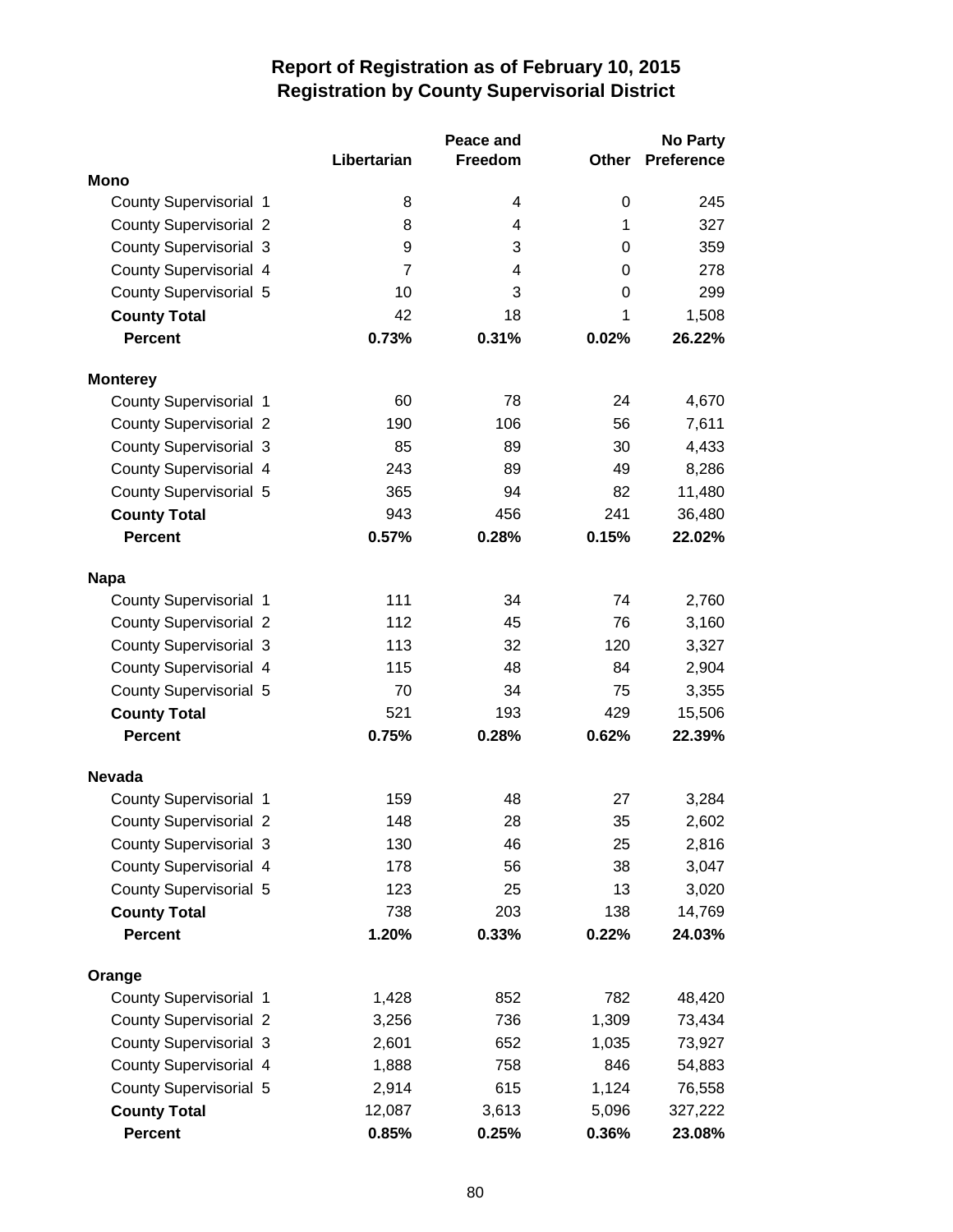|                               | <b>Total</b>      |                   |            | American    |       |
|-------------------------------|-------------------|-------------------|------------|-------------|-------|
|                               | <b>Registered</b> | <b>Democratic</b> | Republican | Independent | Green |
| <b>Placer</b>                 |                   |                   |            |             |       |
| County Supervisorial 1        | 41,500            | 11,942            | 18,329     | 1,015       | 149   |
| <b>County Supervisorial 2</b> | 38,789            | 10,419            | 18,639     | 943         | 142   |
| <b>County Supervisorial 3</b> | 39,671            | 10,166            | 18,959     | 1,008       | 238   |
| County Supervisorial 4        | 41,115            | 10,702            | 20,011     | 835         | 147   |
| <b>County Supervisorial 5</b> | 39,495            | 11,610            | 16,232     | 1,108       | 371   |
| <b>County Total</b>           | 200,570           | 54,839            | 92,170     | 4,909       | 1,047 |
| <b>Percent</b>                |                   | 27.34%            | 45.95%     | 2.45%       | 0.52% |
| <b>Plumas</b>                 |                   |                   |            |             |       |
| <b>County Supervisorial 1</b> | 1,983             | 545               | 860        | 131         | 8     |
| <b>County Supervisorial 2</b> | 2,484             | 844               | 860        | 119         | 29    |
| <b>County Supervisorial 3</b> | 2,502             | 612               | 1,302      | 129         | 8     |
| <b>County Supervisorial 4</b> | 2,296             | 743               | 868        | 112         | 23    |
| <b>County Supervisorial 5</b> | 2,669             | 822               | 1,152      | 133         | 16    |
| <b>County Total</b>           | 11,934            | 3,566             | 5,042      | 624         | 84    |
| <b>Percent</b>                |                   | 29.88%            | 42.25%     | 5.23%       | 0.70% |
| <b>Riverside</b>              |                   |                   |            |             |       |
| <b>County Supervisorial 1</b> | 177,561           | 59,557            | 71,104     | 5,552       | 632   |
| <b>County Supervisorial 2</b> | 164,303           | 56,813            | 65,101     | 4,601       | 539   |
| <b>County Supervisorial 3</b> | 187,571           | 52,284            | 82,791     | 7,515       | 563   |
| <b>County Supervisorial 4</b> | 169,866           | 69,270            | 62,719     | 4,468       | 464   |
| <b>County Supervisorial 5</b> | 182,458           | 74,574            | 64,665     | 5,501       | 472   |
| <b>County Total</b>           | 881,759           | 312,498           | 346,380    | 27,637      | 2,670 |
| <b>Percent</b>                |                   | 35.44%            | 39.28%     | 3.13%       | 0.30% |
| <b>Sacramento</b>             |                   |                   |            |             |       |
| County Supervisorial 1        | 127,702           | 64,631            | 25,137     | 3,570       | 1,250 |
| <b>County Supervisorial 2</b> | 124,159           | 65,321            | 26,533     | 3,009       | 548   |
| <b>County Supervisorial 3</b> | 141,244           | 57,302            | 49,109     | 4,352       | 873   |
| County Supervisorial 4        | 137,279           | 43,721            | 56,752     | 4,905       | 628   |
| County Supervisorial 5        | 146,725           | 60,318            | 48,060     | 4,637       | 590   |
| <b>County Total</b>           | 677,109           | 291,293           | 205,591    | 20,473      | 3,889 |
| <b>Percent</b>                |                   | 43.02%            | 30.36%     | 3.02%       | 0.57% |
| <b>San Benito</b>             |                   |                   |            |             |       |
| <b>County Supervisorial 1</b> | 5,149             | 2,112             | 1,708      | 115         | 28    |
| <b>County Supervisorial 2</b> | 4,992             | 2,170             | 1,397      | 168         | 50    |
| <b>County Supervisorial 3</b> | 4,327             | 2,240             | 992        | 95          | 12    |
| County Supervisorial 4        | 6,013             | 2,100             | 2,394      | 168         | 28    |
| County Supervisorial 5        | 3,760             | 2,401             | 484        | 68          | 15    |
| <b>County Total</b>           | 24,241            | 11,023            | 6,975      | 614         | 133   |
| <b>Percent</b>                |                   | 45.47%            | 28.77%     | 2.53%       | 0.55% |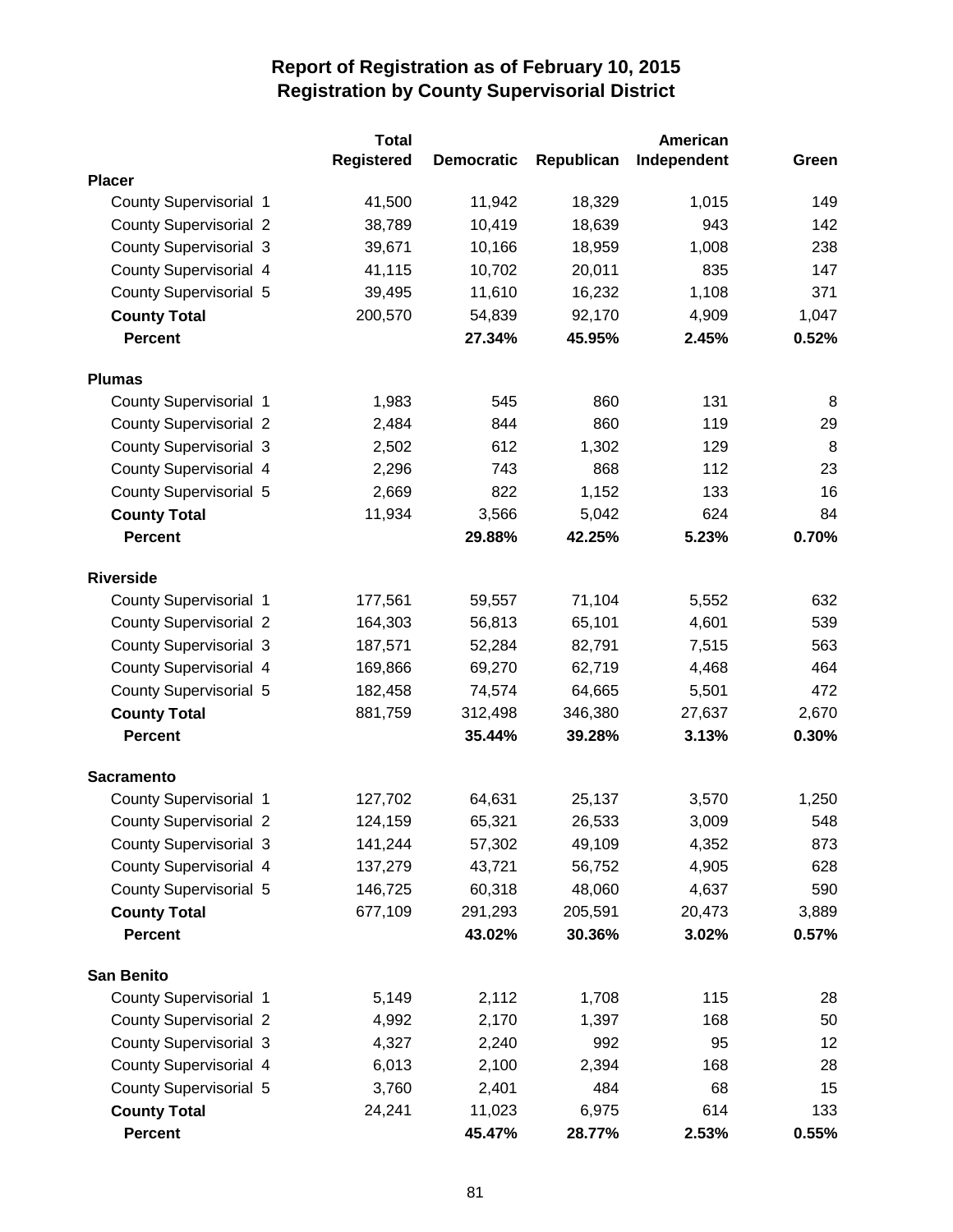|                               |             | Peace and      |       | <b>No Party</b>   |
|-------------------------------|-------------|----------------|-------|-------------------|
|                               | Libertarian | Freedom        | Other | <b>Preference</b> |
| <b>Placer</b>                 |             |                |       |                   |
| County Supervisorial 1        | 544         | 112            | 134   | 9,275             |
| <b>County Supervisorial 2</b> | 476         | 57             | 133   | 7,980             |
| <b>County Supervisorial 3</b> | 690         | 87             | 144   | 8,379             |
| County Supervisorial 4        | 571         | 71             | 136   | 8,642             |
| <b>County Supervisorial 5</b> | 554         | 128            | 188   | 9,304             |
| <b>County Total</b>           | 2,835       | 455            | 735   | 43,580            |
| <b>Percent</b>                | 1.41%       | 0.23%          | 0.37% | 21.73%            |
| <b>Plumas</b>                 |             |                |       |                   |
| <b>County Supervisorial 1</b> | 16          | 6              | 1     | 416               |
| <b>County Supervisorial 2</b> | 28          | 13             | 1     | 590               |
| <b>County Supervisorial 3</b> | 23          | $\overline{7}$ | 2     | 419               |
| County Supervisorial 4        | 18          | 13             | 0     | 519               |
| County Supervisorial 5        | 31          | 5              | 1     | 509               |
| <b>County Total</b>           | 116         | 44             | 5     | 2,453             |
| <b>Percent</b>                | 0.97%       | 0.37%          | 0.04% | 20.55%            |
| <b>Riverside</b>              |             |                |       |                   |
| County Supervisorial 1        | 1,282       | 826            | 1,507 | 37,101            |
| <b>County Supervisorial 2</b> | 1,122       | 752            | 1,252 | 34,123            |
| <b>County Supervisorial 3</b> | 1,423       | 500            | 1,796 | 40,699            |
| County Supervisorial 4        | 854         | 381            | 1,283 | 30,427            |
| <b>County Supervisorial 5</b> | 1,003       | 695            | 1,435 | 34,113            |
| <b>County Total</b>           | 5,684       | 3,154          | 7,273 | 176,463           |
| <b>Percent</b>                | 0.64%       | 0.36%          | 0.82% | 20.01%            |
| <b>Sacramento</b>             |             |                |       |                   |
| <b>County Supervisorial 1</b> | 1,028       | 1,356          | 283   | 30,447            |
| <b>County Supervisorial 2</b> | 573         | 1,552          | 232   | 26,391            |
| County Supervisorial 3        | 1,214       | 978            | 317   | 27,099            |
| County Supervisorial 4        | 1,290       | 525            | 312   | 29,146            |
| County Supervisorial 5        | 1,043       | 902            | 291   | 30,884            |
| <b>County Total</b>           | 5,148       | 5,313          | 1,435 | 143,967           |
| <b>Percent</b>                | 0.76%       | 0.78%          | 0.21% | 21.26%            |
| <b>San Benito</b>             |             |                |       |                   |
| County Supervisorial 1        | 28          | 14             | 82    | 1,062             |
| <b>County Supervisorial 2</b> | 33          | 13             | 104   | 1,057             |
| <b>County Supervisorial 3</b> | 21          | 10             | 70    | 887               |
| County Supervisorial 4        | 43          | 13             | 108   | 1,159             |
| <b>County Supervisorial 5</b> | 12          | 10             | 32    | 738               |
| <b>County Total</b>           | 137         | 60             | 396   | 4,903             |
| <b>Percent</b>                | 0.57%       | 0.25%          | 1.63% | 20.23%            |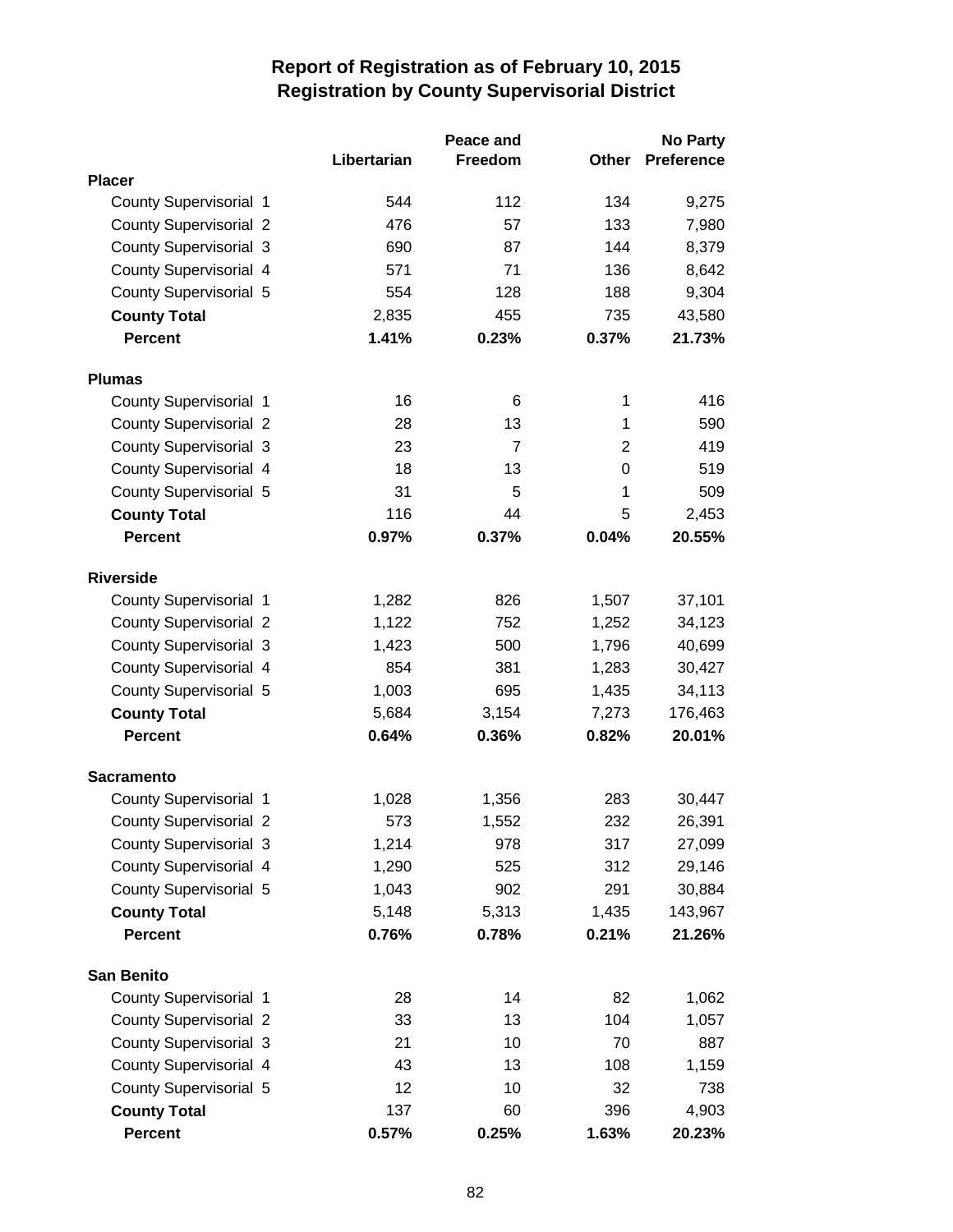|                                | <b>Total</b>      |                   | American   |             |       |
|--------------------------------|-------------------|-------------------|------------|-------------|-------|
|                                | <b>Registered</b> | <b>Democratic</b> | Republican | Independent | Green |
| San Bernardino                 |                   |                   |            |             |       |
| <b>County Supervisorial 1</b>  | 166,730           | 56,324            | 61,628     | 8,654       | 519   |
| <b>County Supervisorial 2</b>  | 189,738           | 71,125            | 67,871     | 6,125       | 742   |
| <b>County Supervisorial 3</b>  | 186,614           | 61,305            | 74,388     | 7,563       | 887   |
| County Supervisorial 4         | 158,053           | 64,237            | 50,084     | 4,580       | 538   |
| <b>County Supervisorial 5</b>  | 151,253           | 71,125            | 39,258     | 4,254       | 462   |
| <b>County Total</b>            | 852,388           | 324,116           | 293,229    | 31,176      | 3,148 |
| <b>Percent</b>                 |                   | 38.02%            | 34.40%     | 3.66%       | 0.37% |
|                                |                   |                   |            |             |       |
| San Diego                      |                   |                   |            |             |       |
| <b>County Supervisorial 1</b>  | 256,752           | 109,356           | 61,910     | 6,879       | 1,008 |
| <b>County Supervisorial 2</b>  | 338,214           | 103,936           | 132,549    | 13,227      | 1,493 |
| <b>County Supervisorial 3</b>  | 320,551           | 98,533            | 113,026    | 10,492      | 1,411 |
| County Supervisorial 4         | 332,211           | 139,391           | 74,123     | 11,174      | 2,627 |
| County Supervisorial 5         | 302,086           | 84,410            | 123,461    | 11,558      | 1,321 |
| <b>County Total</b>            | 1,549,814         | 535,626           | 505,069    | 53,330      | 7,860 |
| <b>Percent</b>                 |                   | 34.56%            | 32.59%     | 3.44%       | 0.51% |
|                                |                   |                   |            |             |       |
| <b>San Francisco</b>           |                   |                   |            |             |       |
| County Supervisorial 1         | 37,632            | 19,660            | 3,470      | 707         | 603   |
| <b>County Supervisorial 2</b>  | 42,867            | 21,178            | 7,174      | 1,018       | 295   |
| <b>County Supervisorial 3</b>  | 32,784            | 16,215            | 3,246      | 664         | 363   |
| County Supervisorial 4         | 38,084            | 18,311            | 3,614      | 723         | 550   |
| County Supervisorial 5         | 47,212            | 28,376            | 2,284      | 872         | 1,033 |
| County Supervisorial 6         | 33,216            | 17,676            | 2,407      | 674         | 488   |
| <b>County Supervisorial 7</b>  | 42,063            | 22,583            | 5,201      | 801         | 541   |
| <b>County Supervisorial 8</b>  | 53,026            | 34,500            | 2,446      | 690         | 1,121 |
| County Supervisorial 9         | 38,325            | 22,954            | 1,771      | 505         | 992   |
| <b>County Supervisorial 10</b> | 35,211            | 20,826            | 1,843      | 524         | 376   |
| <b>County Supervisorial 11</b> | 32,379            | 17,604            | 2,228      | 516         | 396   |
| <b>County Total</b>            | 432,799           | 239,883           | 35,684     | 7,694       | 6,758 |
| <b>Percent</b>                 |                   | 55.43%            | 8.24%      | 1.78%       | 1.56% |
|                                |                   |                   |            |             |       |
| San Joaquin                    |                   |                   |            |             |       |
| <b>County Supervisorial 1</b>  | 46,888            | 26,265            | 10,570     | 908         | 124   |
| <b>County Supervisorial 2</b>  | 58,004            | 27,668            | 17,412     | 1,329       | 177   |
| <b>County Supervisorial 3</b>  | 64,726            | 27,214            | 22,061     | 1,889       | 194   |
| <b>County Supervisorial 4</b>  | 66,602            | 18,792            | 33,585     | 2,116       | 202   |
| County Supervisorial 5         | 57,298            | 23,491            | 17,764     | 1,715       | 163   |
| <b>County Total</b>            | 293,518           | 123,430           | 101,392    | 7,957       | 860   |
| <b>Percent</b>                 |                   | 42.05%            | 34.54%     | 2.71%       | 0.29% |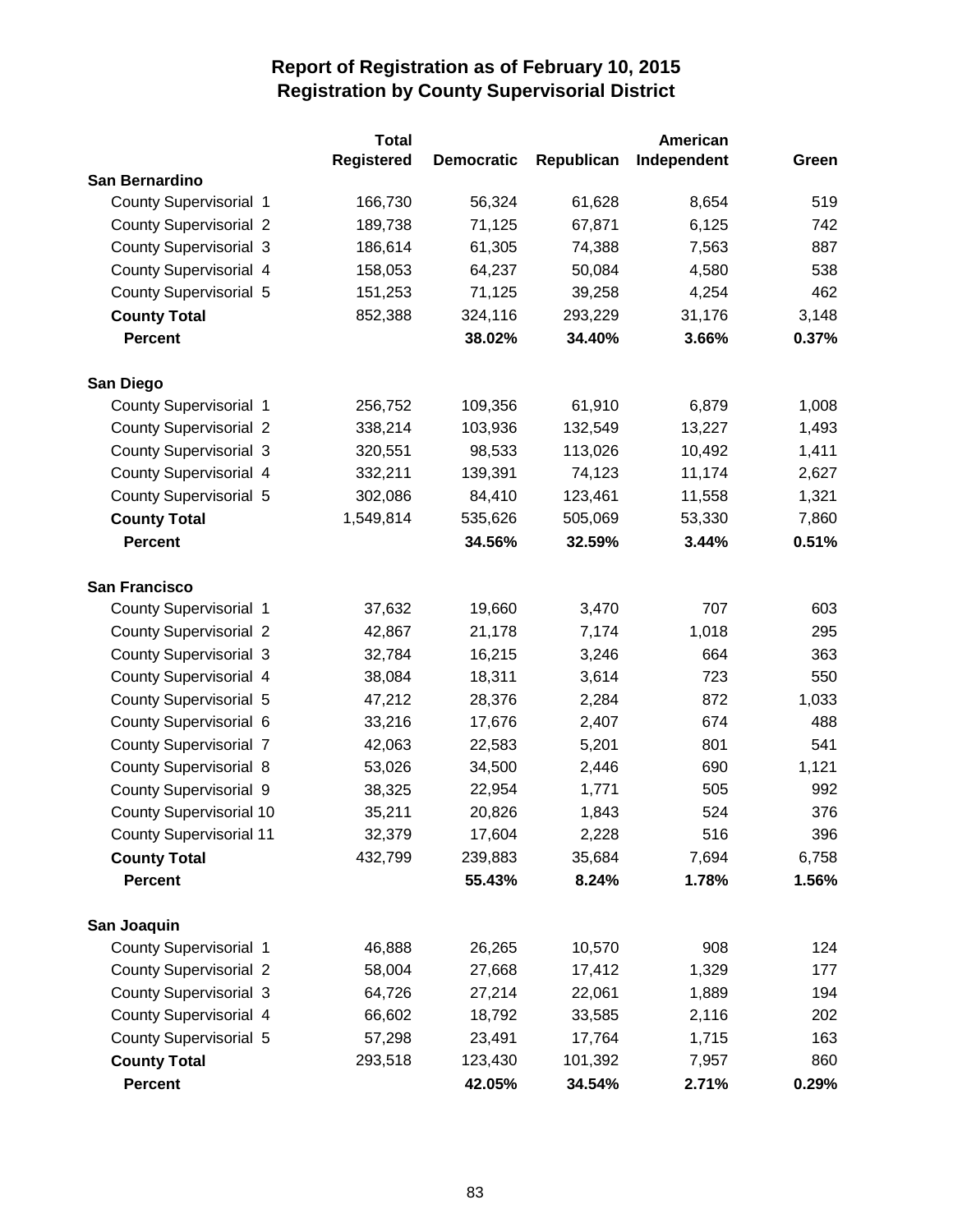|                                | Peace and   |         |       | <b>No Party</b>   |  |
|--------------------------------|-------------|---------|-------|-------------------|--|
|                                | Libertarian | Freedom | Other | <b>Preference</b> |  |
| San Bernardino                 |             |         |       |                   |  |
| <b>County Supervisorial 1</b>  | 1,244       | 632     | 561   | 37,168            |  |
| <b>County Supervisorial 2</b>  | 1,142       | 824     | 364   | 41,545            |  |
| <b>County Supervisorial 3</b>  | 1,373       | 671     | 527   | 39,900            |  |
| County Supervisorial 4         | 1,002       | 833     | 276   | 36,503            |  |
| County Supervisorial 5         | 762         | 1,070   | 380   | 33,942            |  |
| <b>County Total</b>            | 5,523       | 4,030   | 2,108 | 189,058           |  |
| <b>Percent</b>                 | 0.65%       | 0.47%   | 0.25% | 22.18%            |  |
| San Diego                      |             |         |       |                   |  |
| <b>County Supervisorial 1</b>  | 1,563       | 1,042   | 957   | 74,037            |  |
| <b>County Supervisorial 2</b>  | 2,952       | 830     | 1,498 | 81,729            |  |
| <b>County Supervisorial 3</b>  | 2,581       | 617     | 984   | 92,907            |  |
| County Supervisorial 4         | 3,253       | 1,099   | 1,385 | 99,159            |  |
| County Supervisorial 5         | 2,717       | 697     | 909   | 77,013            |  |
| <b>County Total</b>            | 13,066      | 4,285   | 5,733 | 424,845           |  |
| <b>Percent</b>                 | 0.84%       | 0.28%   | 0.37% | 27.41%            |  |
| <b>San Francisco</b>           |             |         |       |                   |  |
| <b>County Supervisorial 1</b>  | 220         | 97      | 186   | 12,689            |  |
| <b>County Supervisorial 2</b>  | 340         | 34      | 237   | 12,591            |  |
| <b>County Supervisorial 3</b>  | 285         | 91      | 182   | 11,738            |  |
| County Supervisorial 4         | 247         | 129     | 221   | 14,289            |  |
| County Supervisorial 5         | 359         | 180     | 290   | 13,818            |  |
| County Supervisorial 6         | 290         | 166     | 190   | 11,325            |  |
| <b>County Supervisorial 7</b>  | 250         | 124     | 233   | 12,330            |  |
| <b>County Supervisorial 8</b>  | 289         | 119     | 296   | 13,565            |  |
| <b>County Supervisorial 9</b>  | 208         | 211     | 227   | 11,457            |  |
| <b>County Supervisorial 10</b> | 171         | 147     | 175   | 11,149            |  |
| <b>County Supervisorial 11</b> | 144         | 145     | 138   | 11,208            |  |
| <b>County Total</b>            | 2,803       | 1,443   | 2,375 | 136,159           |  |
| <b>Percent</b>                 | 0.65%       | 0.33%   | 0.55% | 31.46%            |  |
| San Joaquin                    |             |         |       |                   |  |
| <b>County Supervisorial 1</b>  | 176         | 199     | 148   | 8,498             |  |
| <b>County Supervisorial 2</b>  | 256         | 232     | 250   | 10,680            |  |
| <b>County Supervisorial 3</b>  | 354         | 192     | 310   | 12,512            |  |
| County Supervisorial 4         | 456         | 174     | 306   | 10,971            |  |
| County Supervisorial 5         | 343         | 127     | 294   | 13,401            |  |
| <b>County Total</b>            | 1,585       | 924     | 1,308 | 56,062            |  |
| Percent                        | 0.54%       | 0.31%   | 0.45% | 19.10%            |  |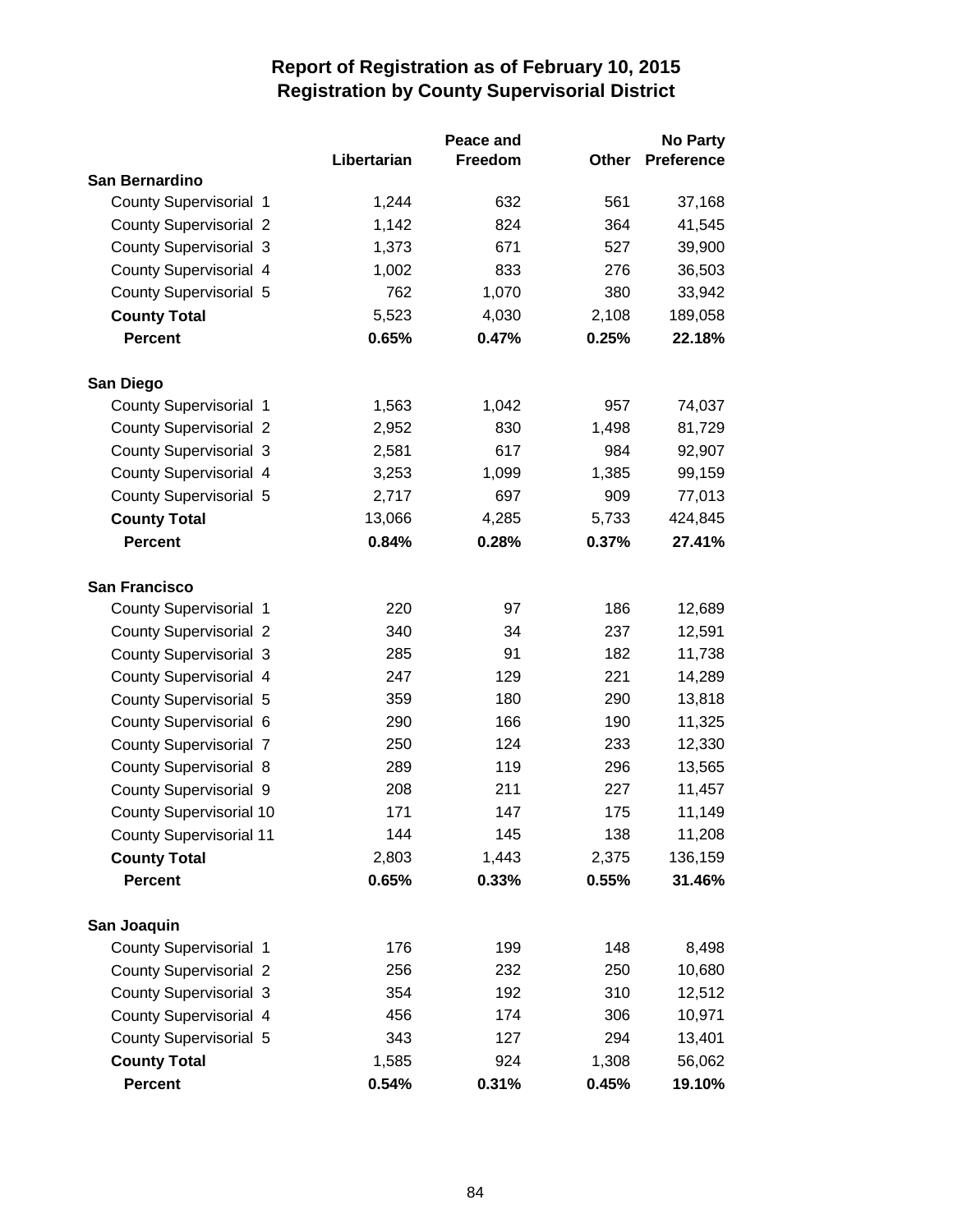|                               | <b>Total</b>      |                   |            | American    |       |
|-------------------------------|-------------------|-------------------|------------|-------------|-------|
|                               | <b>Registered</b> | <b>Democratic</b> | Republican | Independent | Green |
| San Luis Obispo               |                   |                   |            |             |       |
| <b>County Supervisorial 1</b> | 27,738            | 7,366             | 13,276     | 881         | 145   |
| <b>County Supervisorial 2</b> | 29,786            | 11,603            | 9,437      | 852         | 401   |
| <b>County Supervisorial 3</b> | 30,815            | 11,289            | 10,735     | 857         | 291   |
| County Supervisorial 4        | 30,846            | 9,842             | 12,868     | 903         | 167   |
| County Supervisorial 5        | 29,636            | 8,757             | 12,731     | 875         | 271   |
| <b>County Total</b>           | 148,821           | 48,857            | 59,047     | 4,368       | 1,275 |
| <b>Percent</b>                |                   | 32.83%            | 39.68%     | 2.94%       | 0.86% |
| <b>San Mateo</b>              |                   |                   |            |             |       |
| County Supervisorial 1        | 70,946            | 35,790            | 13,637     | 1,594       | 358   |
| <b>County Supervisorial 2</b> | 74,746            | 36,672            | 14,840     | 1,631       | 456   |
| <b>County Supervisorial 3</b> | 91,581            | 44,127            | 20,095     | 2,297       | 862   |
| County Supervisorial 4        | 58,602            | 31,215            | 9,883      | 1,108       | 460   |
| County Supervisorial 5        | 58,093            | 31,363            | 7,246      | 1,084       | 320   |
| <b>County Total</b>           | 353,968           | 179,167           | 65,701     | 7,714       | 2,456 |
| <b>Percent</b>                |                   | 50.62%            | 18.56%     | 2.18%       | 0.69% |
| Santa Barbara                 |                   |                   |            |             |       |
| County Supervisorial 1        | 41,242            | 19,599            | 9,417      | 1,066       | 474   |
| <b>County Supervisorial 2</b> | 47,450            | 21,230            | 12,772     | 1,105       | 460   |
| <b>County Supervisorial 3</b> | 42,121            | 15,123            | 11,864     | 1,019       | 349   |
| County Supervisorial 4        | 35,429            | 10,694            | 15,184     | 1,203       | 108   |
| <b>County Supervisorial 5</b> | 22,644            | 9,027             | 6,948      | 663         | 60    |
| <b>County Total</b>           | 188,886           | 75,673            | 56,185     | 5,056       | 1,451 |
| <b>Percent</b>                |                   | 40.06%            | 29.75%     | 2.68%       | 0.77% |
| <b>Santa Clara</b>            |                   |                   |            |             |       |
| County Supervisorial 1        | 175,943           | 73,938            | 49,572     | 4,594       | 870   |
| <b>County Supervisorial 2</b> | 122,255           | 58,694            | 21,124     | 2,609       | 665   |
| <b>County Supervisorial 3</b> | 153,893           | 66,427            | 31,117     | 3,172       | 615   |
| County Supervisorial 4        | 169,340           | 77,202            | 37,421     | 3,938       | 1,056 |
| County Supervisorial 5        | 186,248           | 80,170            | 37,941     | 2,776       | 1,065 |
| <b>County Total</b>           | 807,679           | 356,431           | 177,175    | 17,089      | 4,271 |
| <b>Percent</b>                |                   | 44.13%            | 21.94%     | 2.12%       | 0.53% |
| <b>Santa Cruz</b>             |                   |                   |            |             |       |
| County Supervisorial 1        | 31,165            | 16,383            | 5,479      | 773         | 548   |
| <b>County Supervisorial 2</b> | 29,358            | 15,339            | 6,030      | 726         | 379   |
| <b>County Supervisorial 3</b> | 33,510            | 19,355            | 2,763      | 718         | 961   |
| County Supervisorial 4        | 15,720            | 9,508             | 2,147      | 295         | 104   |
| County Supervisorial 5        | 30,841            | 14,951            | 6,174      | 913         | 720   |
| <b>County Total</b>           | 140,594           | 75,536            | 22,593     | 3,425       | 2,712 |
| <b>Percent</b>                |                   | 53.73%            | 16.07%     | 2.44%       | 1.93% |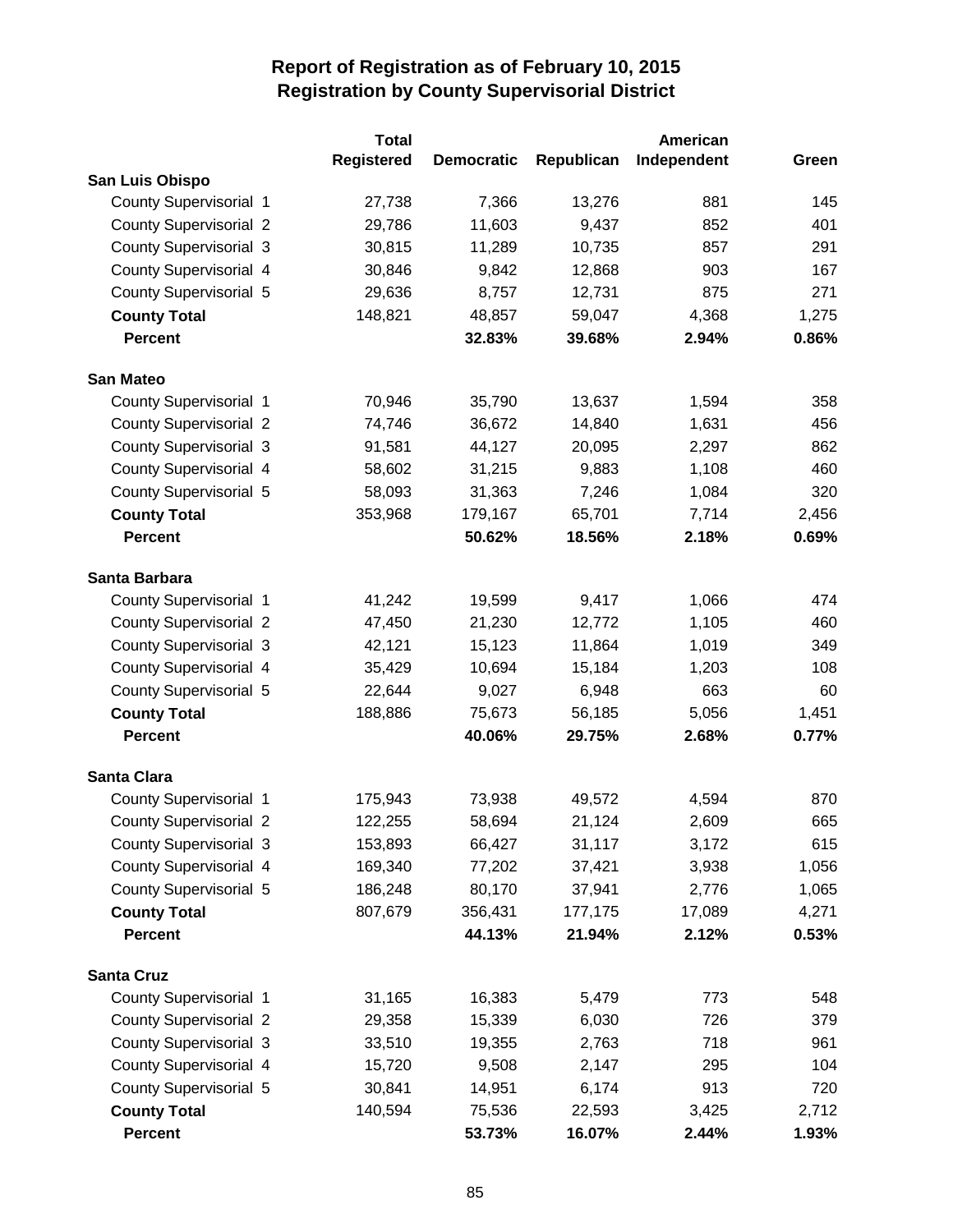|                               |             | Peace and |       | <b>No Party</b>   |
|-------------------------------|-------------|-----------|-------|-------------------|
|                               | Libertarian | Freedom   | Other | <b>Preference</b> |
| San Luis Obispo               |             |           |       |                   |
| <b>County Supervisorial 1</b> | 208         | 57        | 302   | 5,503             |
| <b>County Supervisorial 2</b> | 305         | 87        | 404   | 6,697             |
| <b>County Supervisorial 3</b> | 295         | 55        | 374   | 6,919             |
| County Supervisorial 4        | 237         | 66        | 373   | 6,390             |
| County Supervisorial 5        | 293         | 65        | 338   | 6,306             |
| <b>County Total</b>           | 1,338       | 330       | 1,791 | 31,815            |
| <b>Percent</b>                | 0.90%       | 0.22%     | 1.20% | 21.38%            |
| <b>San Mateo</b>              |             |           |       |                   |
| <b>County Supervisorial 1</b> | 327         | 150       | 159   | 18,931            |
| <b>County Supervisorial 2</b> | 406         | 130       | 182   | 20,429            |
| <b>County Supervisorial 3</b> | 656         | 148       | 259   | 23,137            |
| County Supervisorial 4        | 360         | 182       | 145   | 15,249            |
| County Supervisorial 5        | 242         | 183       | 160   | 17,495            |
| <b>County Total</b>           | 1,991       | 793       | 905   | 95,241            |
| <b>Percent</b>                | 0.56%       | 0.22%     | 0.26% | 26.91%            |
| Santa Barbara                 |             |           |       |                   |
| County Supervisorial 1        | 301         | 90        | 516   | 9,779             |
| <b>County Supervisorial 2</b> | 352         | 97        | 559   | 10,875            |
| <b>County Supervisorial 3</b> | 472         | 103       | 404   | 12,787            |
| County Supervisorial 4        | 205         | 84        | 365   | 7,586             |
| County Supervisorial 5        | 131         | 72        | 250   | 5,493             |
| <b>County Total</b>           | 1,461       | 446       | 2,094 | 46,520            |
| <b>Percent</b>                | 0.77%       | 0.24%     | 1.11% | 24.63%            |
| <b>Santa Clara</b>            |             |           |       |                   |
| <b>County Supervisorial 1</b> | 1,216       | 397       | 308   | 45,048            |
| <b>County Supervisorial 2</b> | 703         | 661       | 233   | 37,566            |
| County Supervisorial 3        | 825         | 488       | 277   | 50,972            |
| County Supervisorial 4        | 1,342       | 433       | 340   | 47,608            |
| County Supervisorial 5        | 1,136       | 230       | 344   | 62,586            |
| <b>County Total</b>           | 5,222       | 2,209     | 1,502 | 243,780           |
| <b>Percent</b>                | 0.65%       | 0.27%     | 0.19% | 30.18%            |
| <b>Santa Cruz</b>             |             |           |       |                   |
| <b>County Supervisorial 1</b> | 297         | 115       | 183   | 7,387             |
| <b>County Supervisorial 2</b> | 248         | 89        | 146   | 6,401             |
| <b>County Supervisorial 3</b> | 295         | 149       | 208   | 9,061             |
| County Supervisorial 4        | 72          | 66        | 39    | 3,489             |
| County Supervisorial 5        | 403         | 105       | 174   | 7,401             |
| <b>County Total</b>           | 1,315       | 524       | 750   | 33,739            |
| Percent                       | 0.94%       | 0.37%     | 0.53% | 24.00%            |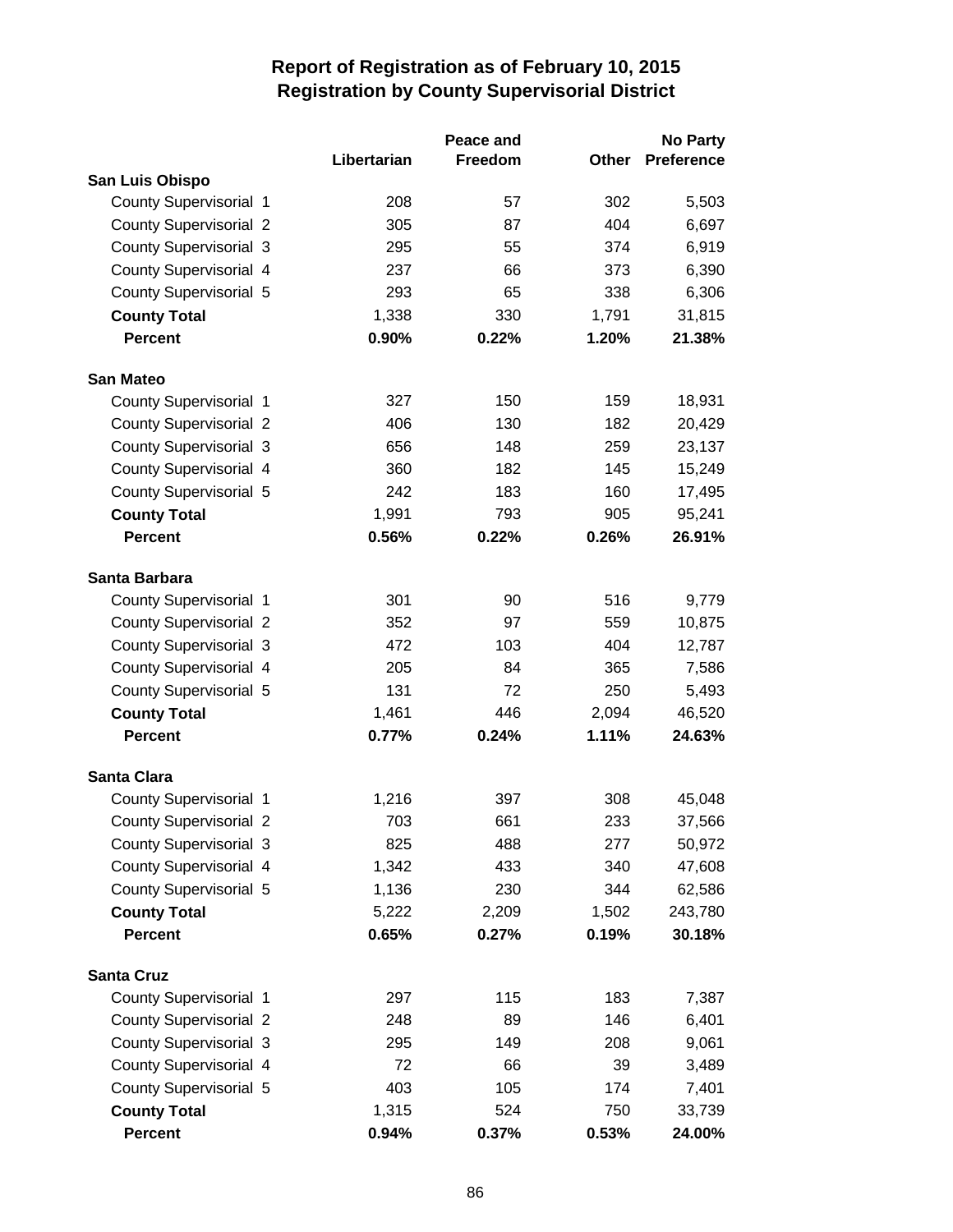|                               | <b>Total</b>      |                   | American   |             |                |  |
|-------------------------------|-------------------|-------------------|------------|-------------|----------------|--|
|                               | <b>Registered</b> | <b>Democratic</b> | Republican | Independent | Green          |  |
| <b>Shasta</b>                 |                   |                   |            |             |                |  |
| County Supervisorial 1        | 17,778            | 4,891             | 7,352      | 737         | 108            |  |
| <b>County Supervisorial 2</b> | 18,675            | 4,884             | 8,257      | 703         | 93             |  |
| <b>County Supervisorial 3</b> | 18,280            | 4,465             | 8,662      | 749         | 78             |  |
| County Supervisorial 4        | 18,575            | 4,496             | 8,782      | 672         | 81             |  |
| <b>County Supervisorial 5</b> | 18,745            | 4,571             | 8,988      | 825         | 51             |  |
| <b>County Total</b>           | 92,053            | 23,307            | 42,041     | 3,686       | 411            |  |
| <b>Percent</b>                |                   | 25.32%            | 45.67%     | 4.00%       | 0.45%          |  |
| <b>Sierra</b>                 |                   |                   |            |             |                |  |
| <b>County Supervisorial 1</b> | 522               | 143               | 188        | 31          | 13             |  |
| <b>County Supervisorial 2</b> | 444               | 143               | 171        | 24          | 3              |  |
| <b>County Supervisorial 3</b> | 474               | 118               | 224        | 28          | $\overline{c}$ |  |
| County Supervisorial 4        | 420               | 134               | 165        | 24          | 1              |  |
| County Supervisorial 5        | 358               | 77                | 152        | 30          | 5              |  |
| <b>County Total</b>           | 2,218             | 615               | 900        | 137         | 24             |  |
| <b>Percent</b>                |                   | 27.73%            | 40.58%     | 6.18%       | 1.08%          |  |
| <b>Siskiyou</b>               |                   |                   |            |             |                |  |
| County Supervisorial 1        | 4,224             | 1,149             | 1,939      | 207         | 21             |  |
| <b>County Supervisorial 2</b> | 5,192             | 2,029             | 1,513      | 219         | 71             |  |
| <b>County Supervisorial 3</b> | 5,151             | 1,775             | 1,866      | 237         | 42             |  |
| <b>County Supervisorial 4</b> | 5,095             | 1,404             | 2,239      | 235         | 21             |  |
| <b>County Supervisorial 5</b> | 4,956             | 1,280             | 2,262      | 223         | 40             |  |
| <b>County Total</b>           | 24,618            | 7,637             | 9,819      | 1,121       | 195            |  |
| <b>Percent</b>                |                   | 31.02%            | 39.89%     | 4.55%       | 0.79%          |  |
| Solano                        |                   |                   |            |             |                |  |
| County Supervisorial 1        | 38,980            | 22,993            | 5,198      | 898         | 191            |  |
| <b>County Supervisorial 2</b> | 45,063            | 22,980            | 9,438      | 1,241       | 257            |  |
| <b>County Supervisorial 3</b> | 36,460            | 17,782            | 8,304      | 987         | 139            |  |
| County Supervisorial 4        | 37,976            | 14,419            | 12,973     | 1,351       | 151            |  |
| County Supervisorial 5        | 42,847            | 18,152            | 12,801     | 1,406       | 119            |  |
| <b>County Total</b>           | 201,326           | 96,326            | 48,714     | 5,883       | 857            |  |
| <b>Percent</b>                |                   | 47.85%            | 24.20%     | 2.92%       | 0.43%          |  |
| Sonoma                        |                   |                   |            |             |                |  |
| <b>County Supervisorial 1</b> | 55,244            | 27,921            | 13,236     | 1,444       | 659            |  |
| <b>County Supervisorial 2</b> | 50,144            | 25,503            | 10,524     | 1,346       | 890            |  |
| <b>County Supervisorial 3</b> | 40,533            | 21,260            | 7,539      | 1,093       | 676            |  |
| <b>County Supervisorial 4</b> | 47,532            | 23,017            | 11,851     | 1,268       | 519            |  |
| <b>County Supervisorial 5</b> | 46,542            | 25,946            | 7,338      | 1,011       | 1,361          |  |
| <b>County Total</b>           | 239,995           | 123,647           | 50,488     | 6,162       | 4,105          |  |
| <b>Percent</b>                |                   | 51.52%            | 21.04%     | 2.57%       | 1.71%          |  |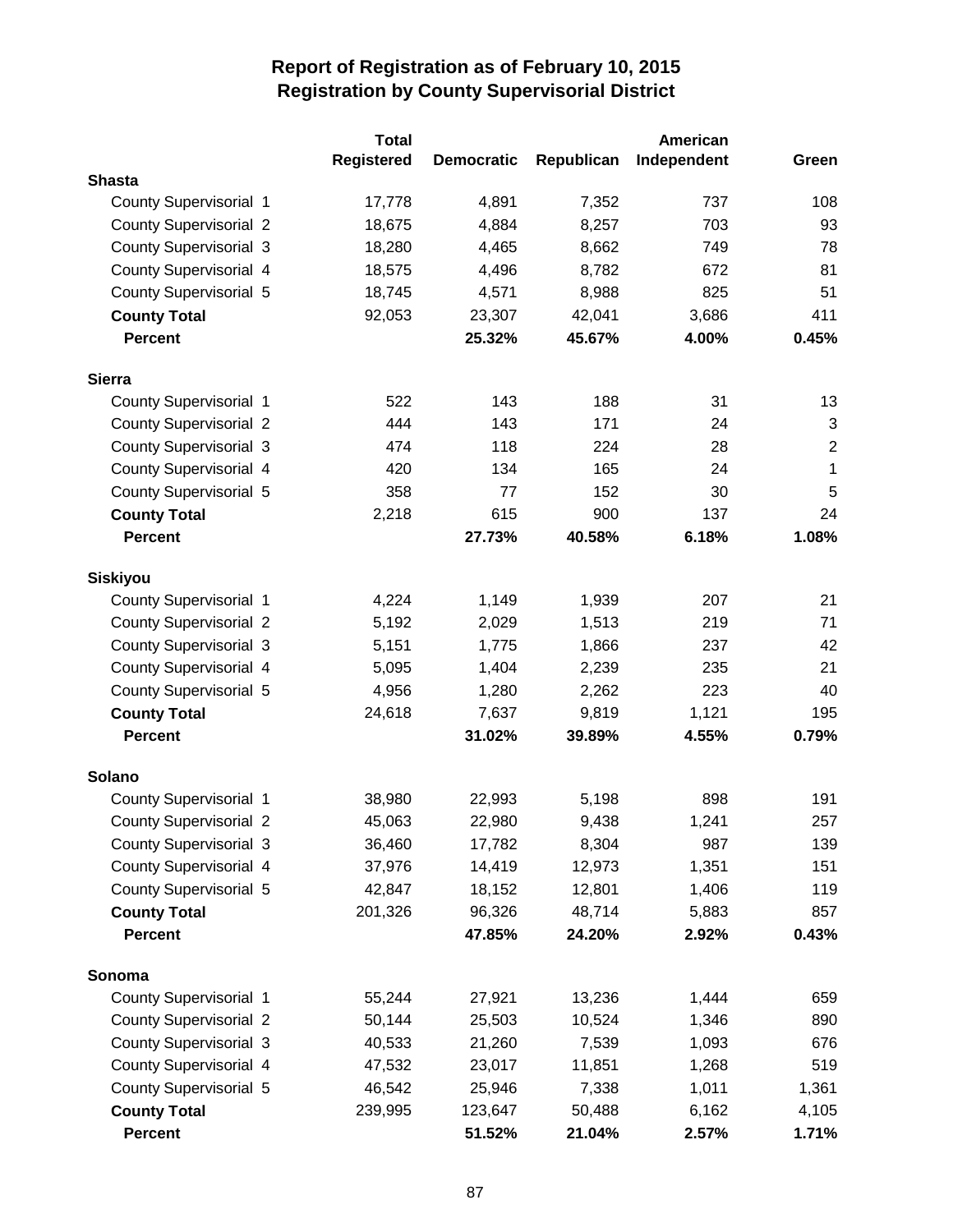|                               |             | Peace and      |       | <b>No Party</b>   |
|-------------------------------|-------------|----------------|-------|-------------------|
|                               | Libertarian | Freedom        | Other | <b>Preference</b> |
| <b>Shasta</b>                 |             |                |       |                   |
| County Supervisorial 1        | 184         | 71             | 74    | 4,361             |
| <b>County Supervisorial 2</b> | 194         | 60             | 88    | 4,396             |
| <b>County Supervisorial 3</b> | 186         | 62             | 83    | 3,995             |
| County Supervisorial 4        | 170         | 56             | 64    | 4,254             |
| County Supervisorial 5        | 178         | 50             | 65    | 4,017             |
| <b>County Total</b>           | 912         | 299            | 374   | 21,023            |
| <b>Percent</b>                | 0.99%       | 0.32%          | 0.41% | 22.84%            |
| <b>Sierra</b>                 |             |                |       |                   |
| <b>County Supervisorial 1</b> | 15          | $\overline{2}$ | 20    | 110               |
| <b>County Supervisorial 2</b> | 3           | 1              | 9     | 90                |
| <b>County Supervisorial 3</b> | 6           | 2              | 11    | 83                |
| County Supervisorial 4        | 4           | $\mathbf 0$    | 8     | 84                |
| County Supervisorial 5        | 1           | 1              | 5     | 87                |
| <b>County Total</b>           | 29          | 6              | 53    | 454               |
| <b>Percent</b>                | 1.31%       | 0.27%          | 2.39% | 20.47%            |
| <b>Siskiyou</b>               |             |                |       |                   |
| County Supervisorial 1        | 38          | 11             | 9     | 850               |
| <b>County Supervisorial 2</b> | 67          | 26             | 16    | 1,251             |
| <b>County Supervisorial 3</b> | 60          | 21             | 17    | 1,133             |
| <b>County Supervisorial 4</b> | 48          | 11             | 5     | 1,132             |
| <b>County Supervisorial 5</b> | 69          | 23             | 7     | 1,052             |
| <b>County Total</b>           | 282         | 92             | 54    | 5,418             |
| <b>Percent</b>                | 1.15%       | 0.37%          | 0.22% | 22.01%            |
| Solano                        |             |                |       |                   |
| County Supervisorial 1        | 160         | 137            | 160   | 9,243             |
| <b>County Supervisorial 2</b> | 302         | 121            | 241   | 10,483            |
| <b>County Supervisorial 3</b> | 226         | 111            | 187   | 8,724             |
| County Supervisorial 4        | 281         | 92             | 164   | 8,545             |
| County Supervisorial 5        | 285         | 83             | 201   | 9,800             |
| <b>County Total</b>           | 1,254       | 544            | 953   | 46,795            |
| <b>Percent</b>                | 0.62%       | 0.27%          | 0.47% | 23.24%            |
| Sonoma                        |             |                |       |                   |
| <b>County Supervisorial 1</b> | 374         | 118            | 326   | 11,166            |
| <b>County Supervisorial 2</b> | 397         | 116            | 383   | 10,985            |
| <b>County Supervisorial 3</b> | 361         | 142            | 311   | 9,151             |
| County Supervisorial 4        | 402         | 124            | 269   | 10,082            |
| County Supervisorial 5        | 356         | 212            | 279   | 10,039            |
| <b>County Total</b>           | 1,890       | 712            | 1,568 | 51,423            |
| <b>Percent</b>                | 0.79%       | 0.30%          | 0.65% | 21.43%            |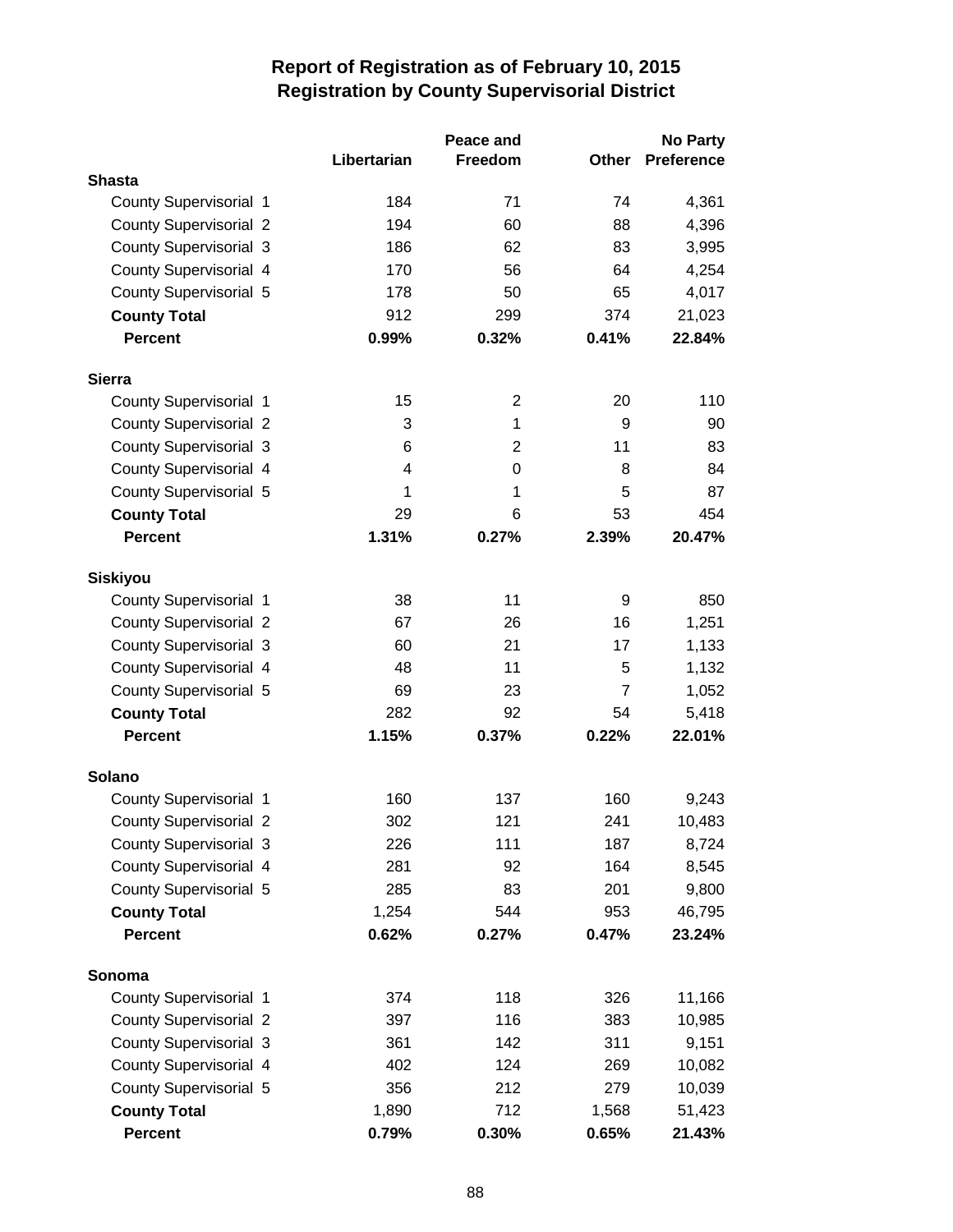|                               | <b>Total</b>      |                   | American   |             |       |
|-------------------------------|-------------------|-------------------|------------|-------------|-------|
|                               | <b>Registered</b> | <b>Democratic</b> | Republican | Independent | Green |
| <b>Stanislaus</b>             |                   |                   |            |             |       |
| County Supervisorial 1        | 45,467            | 15,132            | 20,074     | 1,402       | 131   |
| <b>County Supervisorial 2</b> | 42,577            | 14,243            | 18,282     | 1,267       | 142   |
| <b>County Supervisorial 3</b> | 40,657            | 15,438            | 16,440     | 1,106       | 85    |
| County Supervisorial 4        | 49,609            | 18,287            | 20,675     | 1,401       | 166   |
| <b>County Supervisorial 5</b> | 35,223            | 15,084            | 12,345     | 967         | 88    |
| <b>County Total</b>           | 213,533           | 78,184            | 87,816     | 6,143       | 612   |
| <b>Percent</b>                |                   | 36.61%            | 41.13%     | 2.88%       | 0.29% |
| <b>Sutter</b>                 |                   |                   |            |             |       |
| County Supervisorial 1        | 8,178             | 2,795             | 3,341      | 232         | 27    |
| <b>County Supervisorial 2</b> | 5,803             | 1,944             | 2,175      | 239         | 33    |
| <b>County Supervisorial 3</b> | 10,020            | 2,679             | 5,130      | 314         | 28    |
| <b>County Supervisorial 4</b> | 8,842             | 3,238             | 3,157      | 296         | 22    |
| County Supervisorial 5        | 8,665             | 2,526             | 4,060      | 291         | 19    |
| <b>County Total</b>           | 41,508            | 13,182            | 17,863     | 1,372       | 129   |
| <b>Percent</b>                |                   | 31.76%            | 43.04%     | 3.31%       | 0.31% |
| <b>Tehama</b>                 |                   |                   |            |             |       |
| County Supervisorial 1        | 6,863             | 1,769             | 3,215      | 356         | 33    |
| <b>County Supervisorial 2</b> | 5,925             | 1,714             | 2,452      | 326         | 15    |
| <b>County Supervisorial 3</b> | 6,467             | 1,736             | 2,950      | 332         | 22    |
| County Supervisorial 4        | 5,144             | 1,579             | 2,032      | 281         | 25    |
| <b>County Supervisorial 5</b> | 5,549             | 1,718             | 2,247      | 256         | 28    |
| <b>County Total</b>           | 29,948            | 8,516             | 12,896     | 1,551       | 123   |
| <b>Percent</b>                |                   | 28.44%            | 43.06%     | 5.18%       | 0.41% |
| <b>Trinity</b>                |                   |                   |            |             |       |
| <b>County Supervisorial 1</b> | 1,542             | 528               | 566        | 92          | 14    |
| <b>County Supervisorial 2</b> | 1,497             | 417               | 548        | 66          | 26    |
| <b>County Supervisorial 3</b> | 1,426             | 483               | 438        | 75          | 31    |
| County Supervisorial 4        | 1,446             | 521               | 454        | 69          | 23    |
| County Supervisorial 5        | 1,298             | 413               | 397        | 71          | 22    |
| <b>County Total</b>           | 7,209             | 2,362             | 2,403      | 373         | 116   |
| <b>Percent</b>                |                   | 32.76%            | 33.33%     | 5.17%       | 1.61% |
| <b>Tulare</b>                 |                   |                   |            |             |       |
| County Supervisorial 1        | 27,769            | 8,311             | 12,902     | 1,046       | 86    |
| <b>County Supervisorial 2</b> | 24,187            | 7,945             | 10,673     | 782         | 59    |
| <b>County Supervisorial 3</b> | 34,517            | 9,755             | 17,030     | 1,248       | 141   |
| County Supervisorial 4        | 21,972            | 7,682             | 9,568      | 579         | 38    |
| County Supervisorial 5        | 22,934            | 7,273             | 10,205     | 792         | 74    |
| <b>County Total</b>           | 131,379           | 40,966            | 60,378     | 4,447       | 398   |
| Percent                       |                   | 31.18%            | 45.96%     | 3.38%       | 0.30% |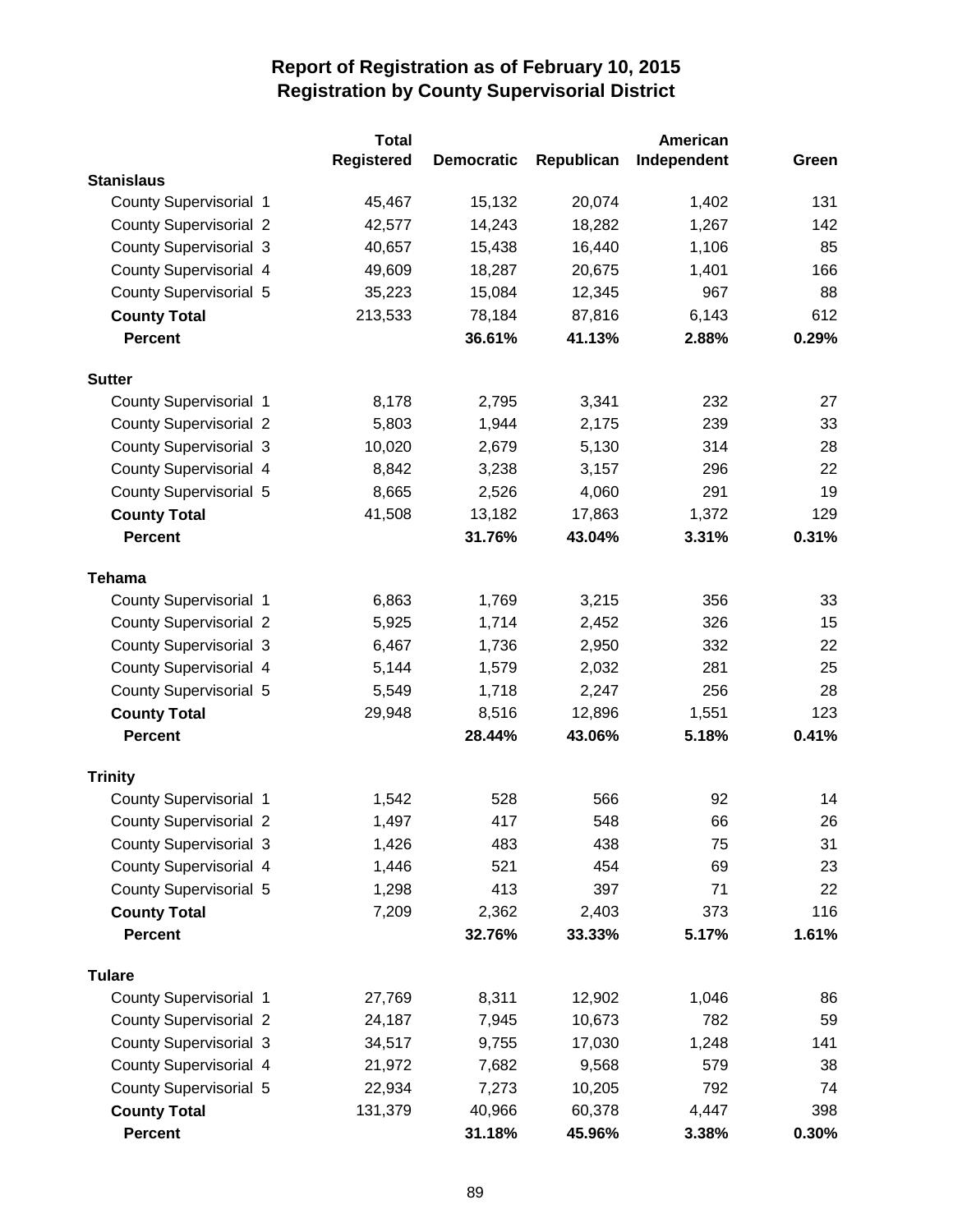|                               |             | Peace and |       | <b>No Party</b>   |
|-------------------------------|-------------|-----------|-------|-------------------|
|                               | Libertarian | Freedom   | Other | <b>Preference</b> |
| <b>Stanislaus</b>             |             |           |       |                   |
| <b>County Supervisorial 1</b> | 264         | 111       | 513   | 7,840             |
| <b>County Supervisorial 2</b> | 278         | 100       | 434   | 7,831             |
| <b>County Supervisorial 3</b> | 232         | 125       | 500   | 6,731             |
| County Supervisorial 4        | 318         | 132       | 631   | 7,999             |
| <b>County Supervisorial 5</b> | 182         | 121       | 334   | 6,102             |
| <b>County Total</b>           | 1,274       | 589       | 2,412 | 36,503            |
| <b>Percent</b>                | 0.60%       | 0.28%     | 1.13% | 17.09%            |
| <b>Sutter</b>                 |             |           |       |                   |
| <b>County Supervisorial 1</b> | 54          | 33        | 188   | 1,508             |
| <b>County Supervisorial 2</b> | 51          | 26        | 153   | 1,182             |
| <b>County Supervisorial 3</b> | 63          | 20        | 202   | 1,584             |
| County Supervisorial 4        | 54          | 36        | 160   | 1,879             |
| County Supervisorial 5        | 60          | 21        | 181   | 1,507             |
| <b>County Total</b>           | 282         | 136       | 884   | 7,660             |
| <b>Percent</b>                | 0.68%       | 0.33%     | 2.13% | 18.45%            |
| <b>Tehama</b>                 |             |           |       |                   |
| <b>County Supervisorial 1</b> | 57          | 18        | 25    | 1,390             |
| <b>County Supervisorial 2</b> | 59          | 28        | 21    | 1,310             |
| <b>County Supervisorial 3</b> | 59          | 15        | 34    | 1,319             |
| County Supervisorial 4        | 48          | 24        | 15    | 1,140             |
| <b>County Supervisorial 5</b> | 55          | 25        | 26    | 1,194             |
| <b>County Total</b>           | 278         | 110       | 121   | 6,353             |
| <b>Percent</b>                | 0.93%       | 0.37%     | 0.40% | 21.21%            |
| <b>Trinity</b>                |             |           |       |                   |
| <b>County Supervisorial 1</b> | 16          | 6         | 28    | 292               |
| <b>County Supervisorial 2</b> | 27          | 6         | 12    | 395               |
| <b>County Supervisorial 3</b> | 21          | 8         | 24    | 346               |
| County Supervisorial 4        | 9           | 5         | 27    | 338               |
| County Supervisorial 5        | 23          | 5         | 20    | 347               |
| <b>County Total</b>           | 96          | 30        | 111   | 1,718             |
| <b>Percent</b>                | 1.33%       | 0.42%     | 1.54% | 23.83%            |
| <b>Tulare</b>                 |             |           |       |                   |
| <b>County Supervisorial 1</b> | 203         | 84        | 53    | 5,084             |
| <b>County Supervisorial 2</b> | 126         | 58        | 24    | 4,520             |
| <b>County Supervisorial 3</b> | 238         | 85        | 48    | 5,972             |
| County Supervisorial 4        | 92          | 64        | 27    | 3,922             |
| County Supervisorial 5        | 129         | 81        | 51    | 4,329             |
| <b>County Total</b>           | 788         | 372       | 203   | 23,827            |
| <b>Percent</b>                | 0.60%       | 0.28%     | 0.15% | 18.14%            |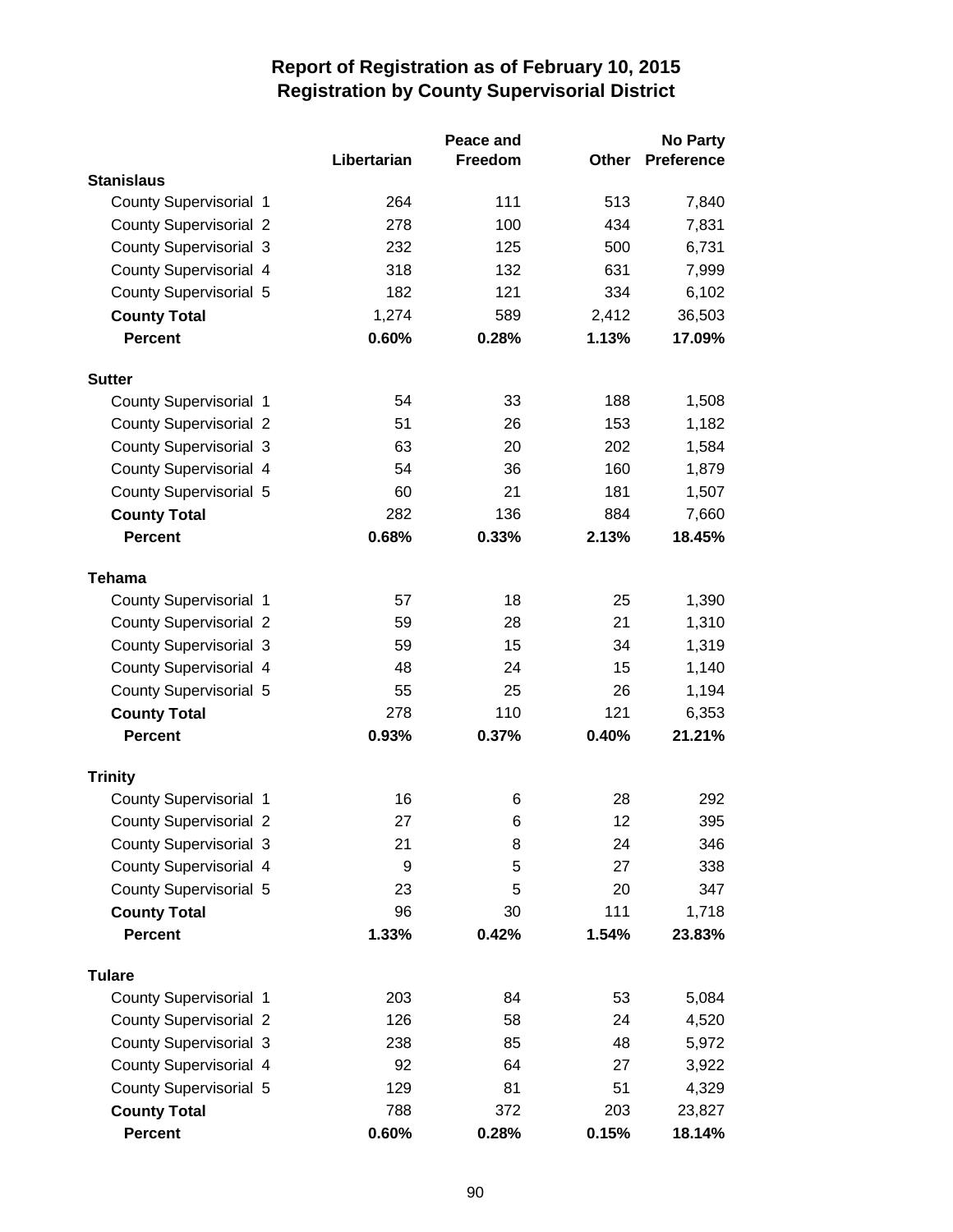|                               | <b>Total</b>      |                   |            | American    |         |
|-------------------------------|-------------------|-------------------|------------|-------------|---------|
|                               | <b>Registered</b> | <b>Democratic</b> | Republican | Independent | Green   |
| <b>Tuolumne</b>               |                   |                   |            |             |         |
| County Supervisorial 1        | 5,709             | 1,982             | 2,163      | 253         | 54      |
| <b>County Supervisorial 2</b> | 5,768             | 1,749             | 2,470      | 235         | 31      |
| <b>County Supervisorial 3</b> | 5,752             | 1,779             | 2,470      | 252         | 33      |
| County Supervisorial 4        | 5,875             | 1,708             | 2,618      | 262         | 44      |
| County Supervisorial 5        | 5,817             | 1,823             | 2,417      | 240         | 53      |
| <b>County Total</b>           | 28,921            | 9,041             | 12,138     | 1,242       | 215     |
| <b>Percent</b>                |                   | 31.26%            | 41.97%     | 4.29%       | 0.74%   |
| Ventura                       |                   |                   |            |             |         |
| County Supervisorial 1        | 93,256            | 39,338            | 27,723     | 2,516       | 901     |
| <b>County Supervisorial 2</b> | 97,712            | 31,240            | 39,244     | 2,652       | 456     |
| <b>County Supervisorial 3</b> | 81,934            | 33,020            | 27,540     | 2,130       | 324     |
| County Supervisorial 4        | 92,950            | 28,417            | 39,351     | 2,660       | 388     |
| <b>County Supervisorial 5</b> | 64,580            | 35,895            | 12,587     | 1,228       | 252     |
| <b>County Total</b>           | 430,432           | 167,910           | 146,445    | 11,186      | 2,321   |
| <b>Percent</b>                |                   | 39.01%            | 34.02%     | 2.60%       | 0.54%   |
| Yolo                          |                   |                   |            |             |         |
| County Supervisorial 1        | 19,071            | 8,289             | 4,951      | 698         | 125     |
| <b>County Supervisorial 2</b> | 17,784            | 9,333             | 2,810      | 406         | 282     |
| <b>County Supervisorial 3</b> | 17,801            | 7,193             | 5,777      | 577         | 95      |
| <b>County Supervisorial 4</b> | 20,744            | 10,758            | 3,502      | 430         | 342     |
| County Supervisorial 5        | 16,152            | 7,001             | 4,642      | 487         | 105     |
| <b>County Total</b>           | 91,552            | 42,574            | 21,682     | 2,598       | 949     |
| <b>Percent</b>                |                   | 46.50%            | 23.68%     | 2.84%       | 1.04%   |
| Yuba                          |                   |                   |            |             |         |
| <b>County Supervisorial 1</b> | 4,274             | 1,431             | 1,332      | 236         | 9       |
| <b>County Supervisorial 2</b> | 5,042             | 1,732             | 1,799      | 225         | 17      |
| <b>County Supervisorial 3</b> | 4,794             | 1,648             | 1,523      | 252         | 19      |
| County Supervisorial 4        | 5,399             | 1,461             | 2,383      | 248         | 16      |
| County Supervisorial 5        | 7,809             | 1,925             | 3,548      | 399         | 79      |
| <b>County Total</b>           | 27,318            | 8,197             | 10,585     | 1,360       | 140     |
| <b>Percent</b>                |                   | 30.01%            | 38.75%     | 4.98%       | 0.51%   |
| <b>State Total</b>            | 17,717,936        | 7,645,173         | 4,958,225  | 480,124     | 109,836 |
| <b>Percent</b>                |                   | 43.15%            | 27.98%     | 2.71%       | 0.62%   |